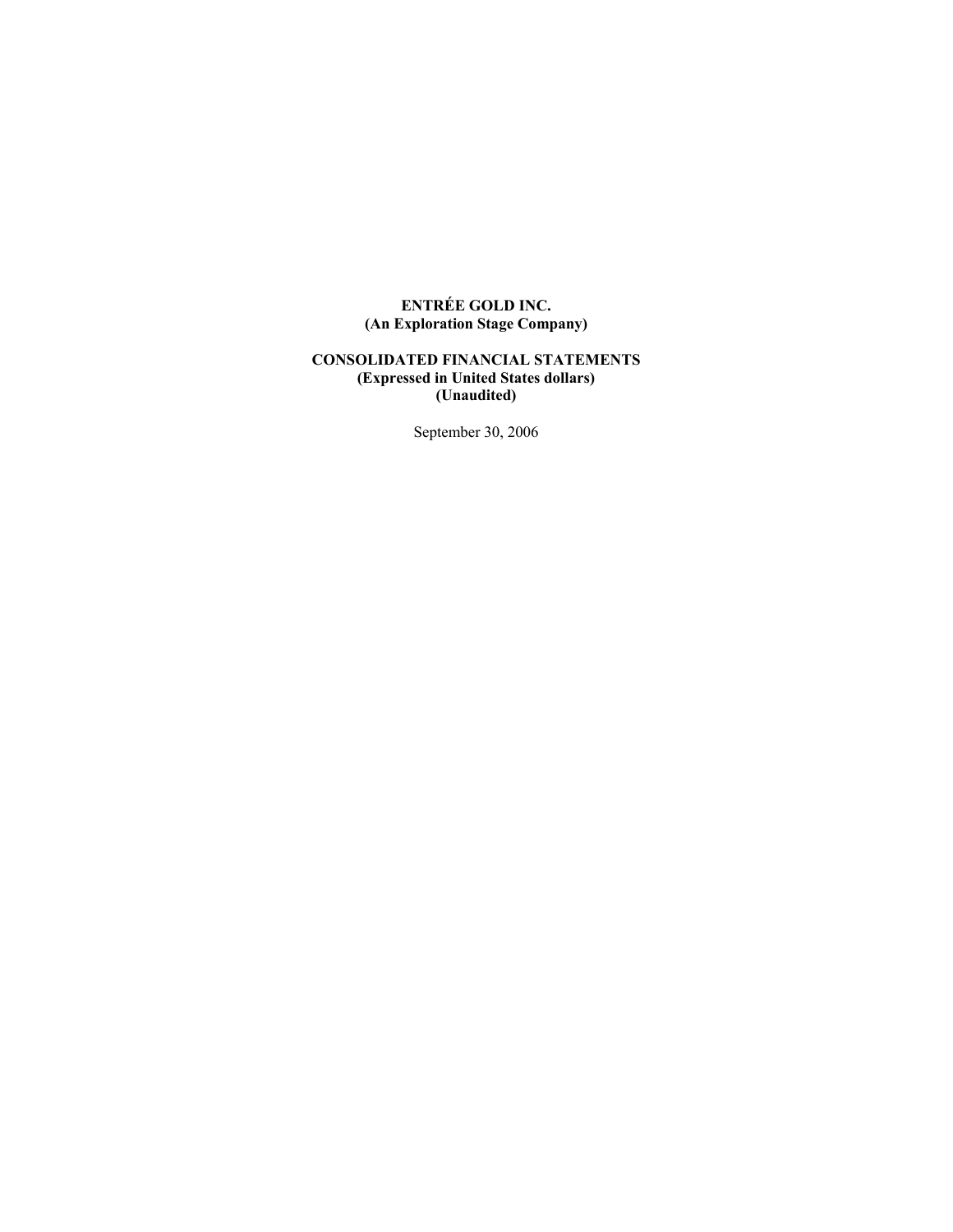(An Exploration Stage Company) CONSOLIDATED BALANCE SHEETS (Expressed in United States Dollars)

|                                                                                                                                         | September 30,<br>2006<br>(Unaudited) |    | December 31,<br>2005 |
|-----------------------------------------------------------------------------------------------------------------------------------------|--------------------------------------|----|----------------------|
| <b>ASSETS</b>                                                                                                                           |                                      |    |                      |
| <b>Current</b>                                                                                                                          |                                      |    |                      |
| Cash and cash equivalents                                                                                                               | \$<br>17,004,248                     | S  | 21,687,487           |
| Receivables                                                                                                                             | 194,211                              |    | 310,888              |
| Prepaid expenses                                                                                                                        | 372,457                              |    | 169,133              |
| Total current assets                                                                                                                    | 17,570,916                           |    | 22,167,508           |
| Equipment (Note 4)                                                                                                                      | 843,601                              |    | 742,560              |
| <b>Total assets</b>                                                                                                                     | \$<br>18,414,517                     | \$ | 22,910,068           |
| <b>LIABILITIES AND STOCKHOLDERS' EQUITY</b><br><b>Current</b>                                                                           |                                      |    |                      |
| Accounts payable and accrued liabilities                                                                                                | \$<br>310,349                        | \$ | 502,449              |
| <b>Commitments</b> (Note 10)                                                                                                            |                                      |    |                      |
| <b>Stockholders' equity</b>                                                                                                             |                                      |    |                      |
| Common stock, no par value, unlimited number authorized, (Note 6)<br>70,708,093 (December 31, 2005 - 69,638,926) issued and outstanding | 47,106,265                           |    | 45,423,077           |
| Additional paid-in capital                                                                                                              | 9,296,463                            |    | 9,003,859            |
| Accumulated other comprehensive income:                                                                                                 |                                      |    |                      |
| Foreign currency cummulative translation adjustment                                                                                     | 2,250,799                            |    | 1,280,436            |
| Accumulated deficit during the exploration stage                                                                                        | (40, 549, 359)                       |    | (33, 299, 753)       |
| Total stockholders' equity                                                                                                              | 18,104,168                           |    | 22,407,619           |
| Total liabilities and stockholders' equity                                                                                              | \$<br>18,414,517                     | S  | 22,910,068           |

# **Nature of operations** (Note 2)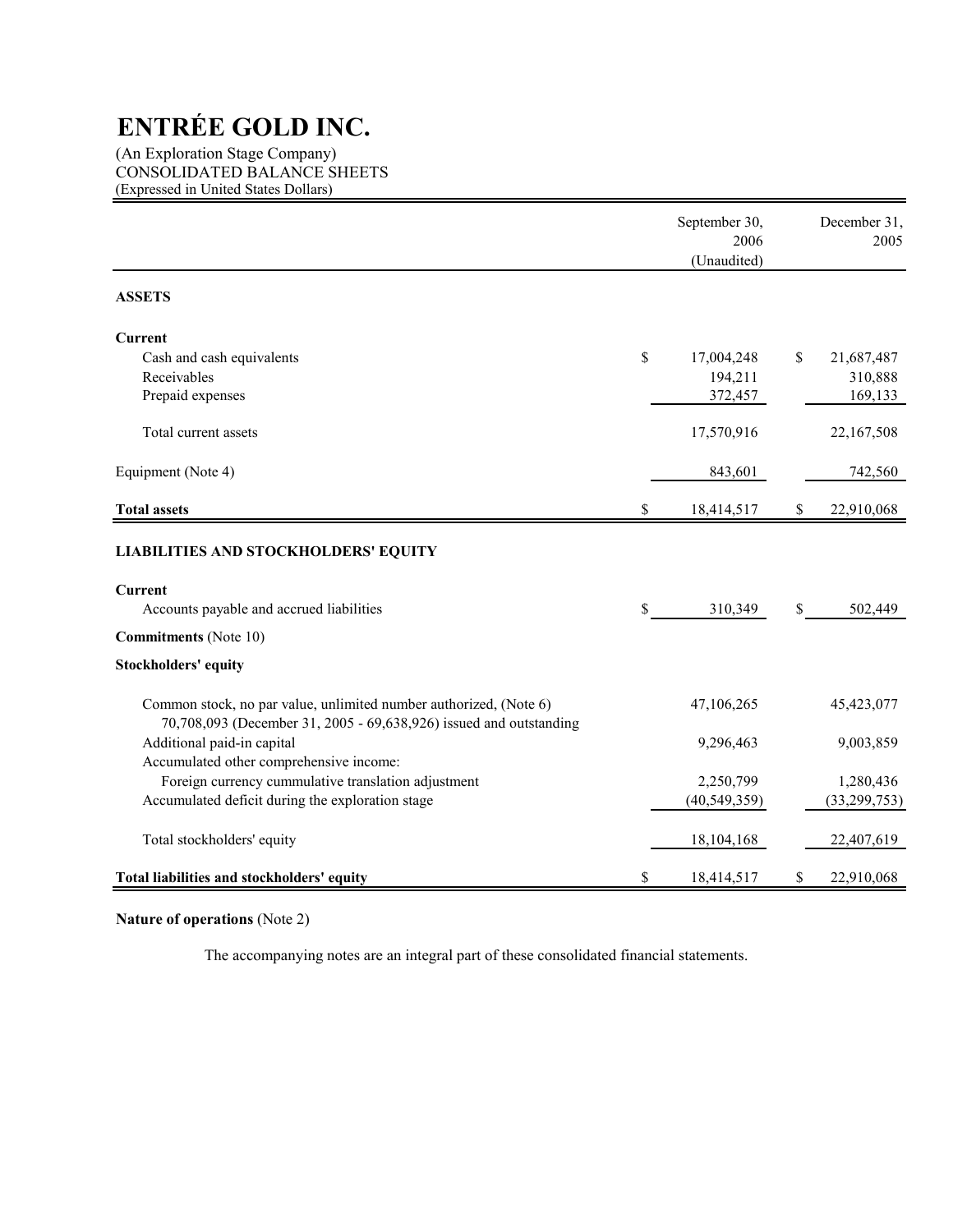(An Exploration Stage Company) CONSOLIDATED STATEMENTS OF OPERATIONS AND COMPREHENSIVE LOSS (Unaudited)

(Expressed in United States Dollars)

|                                               |    | Three Months<br>Ended<br>September 30,<br>2006 |               | Three Months<br>Ended<br>September 30,<br>2005 |    | Nine Months<br>Ended<br>September 30,<br>2006 | Nine Months<br>Ended<br>September 30,<br>2005 | Cumulative<br>Period from<br>Inception<br>(July 19,<br>1995) to<br>September 30,<br>2006 |
|-----------------------------------------------|----|------------------------------------------------|---------------|------------------------------------------------|----|-----------------------------------------------|-----------------------------------------------|------------------------------------------------------------------------------------------|
| <b>EXPENSES</b>                               |    |                                                |               |                                                |    |                                               |                                               |                                                                                          |
| Audit and accounting                          | \$ | 7,276 \$                                       |               | 7,229                                          | \$ | 44,482 \$                                     | 48,453 \$                                     | 216,082                                                                                  |
| Consulting fees (Note 6)                      |    | 105,905                                        |               | 20,119                                         |    | 212,839                                       | 1,134,023                                     | 1,625,397                                                                                |
| Depreciation                                  |    | 48,329                                         |               | 35,285                                         |    | 138,188                                       | 76,731                                        | 299,098                                                                                  |
| Escrow shares compensation (Notes 6 and 7)    |    |                                                |               |                                                |    |                                               | (435, 583)                                    | 1,790,959                                                                                |
| Foreign exchange loss                         |    | (192)                                          |               | (12, 679)                                      |    | 7,510                                         | (9,528)                                       | 24,423                                                                                   |
| Legal (Note 6)                                |    | 10,416                                         |               | 84,718                                         |    | 65,112                                        | 353,088                                       | 1,136,979                                                                                |
| Loss on settlement of debt                    |    |                                                |               |                                                |    |                                               |                                               | 5,252                                                                                    |
| Management fees (Notes 6 and 7)               |    | 282,656                                        |               | 16,648                                         |    | 304,418                                       | 1,871,455                                     | 3,119,967                                                                                |
| Mineral property interests (Note 5 and 6)     |    | 2,571,691                                      |               | 2,569,409                                      |    | 4,295,961                                     | 5,773,228                                     | 26,312,468                                                                               |
| Office and administration (Note 6)            |    | 575,804                                        |               | 239,026                                        |    | 1,282,598                                     | 1,270,085                                     | 3,625,509                                                                                |
| Regulatory and transfer agent fees            |    | 16,849                                         |               | 25,295                                         |    | 239,374                                       | 62,087                                        | 408,913                                                                                  |
| Shareholder communications and                |    |                                                |               |                                                |    |                                               |                                               |                                                                                          |
| investor relations (Note 6)                   |    | 144,970                                        |               | 121,730                                        |    | 1,066,443                                     | 432,334                                       | 2,493,396                                                                                |
| Travel                                        |    | 48,714                                         |               | 73,679                                         |    | 140,022                                       | 142,392                                       | 500,645                                                                                  |
| <b>Loss from operations</b>                   |    | (3,812,418)                                    |               | (3,180,459)                                    |    | (7,796,947)                                   | (10, 718, 765)                                | (41, 559, 088)                                                                           |
| Interest income                               |    | 202,112                                        |               | 125,790                                        |    | 547,341                                       | 178,721                                       | 1,009,729                                                                                |
| <b>Net loss</b>                               | S  | (3,610,306)                                    | \$            | (3,054,669)                                    | S  | $(7,249,606)$ \$                              | $(10,540,044)$ \$                             | (40, 549, 359)                                                                           |
| Comprehensive loss:                           |    |                                                |               |                                                |    |                                               |                                               |                                                                                          |
| Net loss                                      | \$ | (5,517,830)                                    | <sup>\$</sup> | (3,054,669)                                    | S  | $(7,249,606)$ \$                              | $(10,540,044)$ \$                             | (40, 549, 359)                                                                           |
|                                               |    |                                                |               |                                                |    | 970,363                                       |                                               | 2,250,799                                                                                |
| Foreign currency translation adjustment       |    | (10,518)                                       |               | 1,168,212                                      |    |                                               | 1,151,429                                     |                                                                                          |
| <b>Comprehensive loss</b>                     | \$ | $(5,528,348)$ \$                               |               | (1,886,457)                                    | \$ | $(6,279,243)$ \$                              | $(9,388,615)$ \$                              | (38, 298, 560)                                                                           |
| Basic and diluted loss per share              | \$ | (0.05)                                         | <sup>\$</sup> | (0.05)                                         | \$ | $(0.10)$ \$                                   | (0.16)                                        |                                                                                          |
| Weighted average number of shares outstanding |    | 70,708,093                                     |               | 65,373,384                                     |    | 70,459,289                                    | 65,373,384                                    |                                                                                          |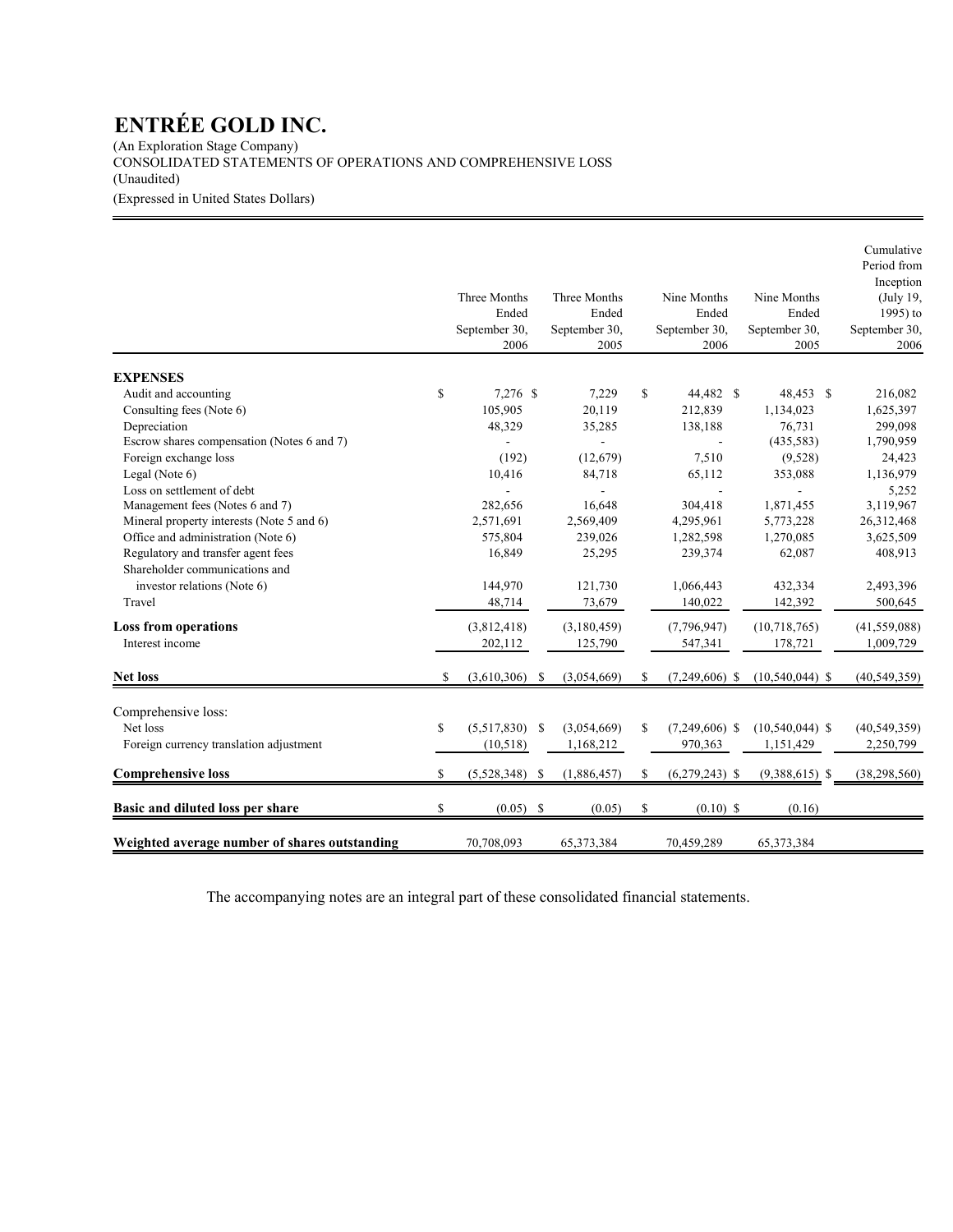(An Exploration Stage Company) CONSOLIDATED STATEMENT OF STOCKHOLDERS' EQUITY (Unaudited) (Expressed in United States Dollars)

|                                            |               |               |             |              |                 |          |               |              | Accumulated |    |               |
|--------------------------------------------|---------------|---------------|-------------|--------------|-----------------|----------|---------------|--------------|-------------|----|---------------|
|                                            |               |               |             |              |                 |          | Accumulated   |              | Deficit     |    |               |
|                                            |               |               |             |              |                 |          | Other         |              | During the  |    | Total         |
|                                            | Number of     |               | Common      |              | Additional      |          | Comprehensive |              | Exploration |    | Stockholders' |
|                                            | <b>Shares</b> |               | Stock       |              | Paid-in Capital |          | Income        |              | Stage       |    | Equity        |
| Balance, July 19, 1995 (date of inception) |               | \$            |             |              |                 | <b>S</b> |               | \$           |             |    |               |
| Shares issued:                             |               |               |             |              |                 |          |               |              |             |    |               |
| Private placements                         | 4,200,000     |               | 60,852      |              |                 |          |               |              |             |    | 60,852        |
| Acquisition of mineral property interests  | 3,200,000     |               | 147,520     |              |                 |          |               |              |             |    | 147,520       |
| Foreign currency translation adjustment    |               |               |             |              |                 |          | (756)         |              |             |    | (756)         |
| Net loss                                   |               |               |             |              |                 |          |               |              | (175, 714)  |    | (175, 714)    |
| Balance, April 30, 1996                    | 7,400,000     |               | 208,372     |              |                 |          | (756)         |              | (175, 714)  |    | 31,902        |
| Shares issued:                             |               |               |             |              |                 |          |               |              |             |    |               |
| Private placements                         | 3,880,000     |               | 274,718     |              |                 |          |               |              |             |    | 274,718       |
| Foreign currency translation adjustment    |               |               |             |              |                 |          | (8, 568)      |              |             |    | (8, 568)      |
| Net loss                                   |               |               |             |              |                 |          |               |              | (56, 250)   |    | (56,250)      |
| Balance, April 30, 1997                    | 11,280,000    |               | 483,090     |              |                 |          | (9,324)       |              | (231,964)   |    | 241,802       |
| Foreign currency translation adjustment    |               |               |             |              |                 |          | (5,216)       |              |             |    | (5,216)       |
| Net loss                                   |               |               |             |              |                 |          |               |              | (33, 381)   |    | (33, 381)     |
| Balance, April 30, 1998                    | 11,280,000    |               | 483,090     |              |                 |          | (14, 540)     |              | (265, 345)  |    | 203,205       |
| Foreign currency translation adjustment    |               |               |             |              |                 |          | (3, 425)      |              |             |    | (3, 425)      |
| Net loss                                   |               |               |             |              |                 |          |               |              | (40, 341)   |    | (40, 341)     |
| Balance, April 30, 1999                    | 11,280,000    |               | 483,090     |              |                 |          | (17,965)      |              | (305, 686)  |    | 159,439       |
| Escrow shares compensation                 |               |               |             |              | 41,593          |          |               |              |             |    | 41,593        |
| Exercise of stock options                  | 1,128,000     |               | 113,922     |              |                 |          |               |              |             |    | 113,922       |
| Foreign currency translation adjustment    |               |               |             |              |                 |          | (896)         |              |             |    | (896)         |
| Net loss                                   |               |               |             |              |                 |          |               |              | (154, 218)  |    | (154, 218)    |
| Balance, April 30, 2000                    | 12,408,000    |               | 597,012     |              | 41,593          |          | (18, 861)     |              | (459, 904)  |    | 159,840       |
| Foreign currency translation adjustment    |               |               |             |              |                 |          | (5,627)       |              |             |    | (5,627)       |
| Net loss                                   |               |               |             |              |                 |          |               |              | (18, 399)   |    | (18, 399)     |
| Balance, April 30, 2001                    | 12,408,000    | <sup>\$</sup> | 597,012     | $\mathbb{S}$ | 41,593          | S.       | (24, 488)     | $\mathbb{S}$ | (478, 303)  | -S | 135,814       |
|                                            |               |               | -continued- |              |                 |          |               |              |             |    |               |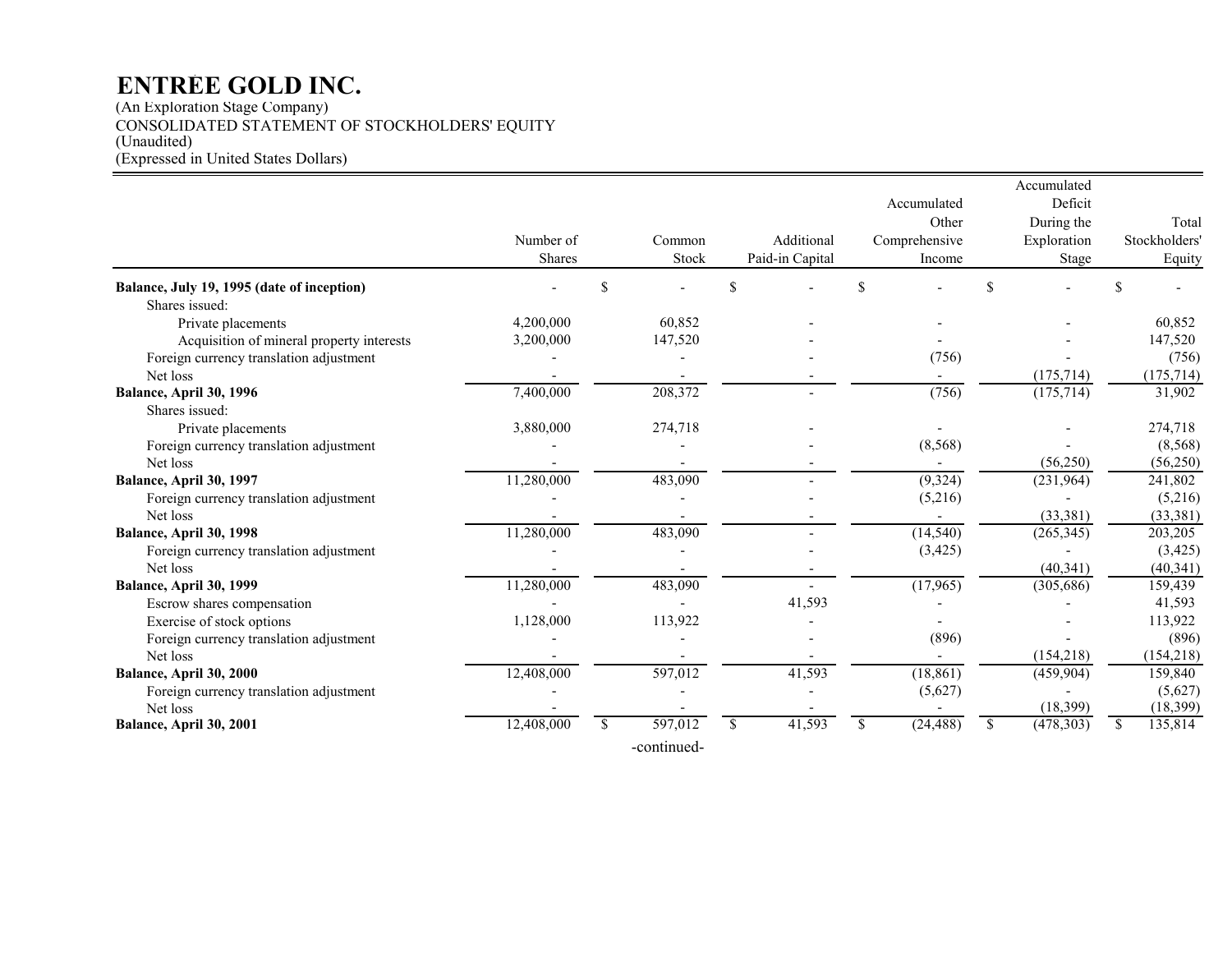(An Exploration Stage Company) CONSOLIDATED STATEMENT OF STOCKHOLDERS' EQUITY (Unaudited) (Expressed in United States Dollars)

|                                                    | Number of<br>Shares |             | Common<br>Stock | Additional<br>Paid-in Capital |              | Accumulated<br>Other<br>Comprehensive<br>Income | Accumulated<br>Deficit<br>During the<br>Exploration<br>Stage |     | Total<br>Stockholders'<br>Equity |
|----------------------------------------------------|---------------------|-------------|-----------------|-------------------------------|--------------|-------------------------------------------------|--------------------------------------------------------------|-----|----------------------------------|
| - continued -<br>Balance, April 30, 2001           | 12,408,000          | \$          | 597,012         | \$<br>41,593                  | $\mathbb{S}$ | (24, 488)                                       | \$<br>(478, 303)                                             | \$. | 135,814                          |
| Foreign currency translation adjustment            |                     |             |                 |                               |              | (2, 561)                                        |                                                              |     | (2, 561)                         |
| Net loss                                           |                     |             |                 |                               |              |                                                 | (22, 490)                                                    |     | (22, 490)                        |
| Balance, April 30, 2002                            | 12,408,000          |             | 597,012         | 41,593                        |              | (27, 049)                                       | (500, 793)                                                   |     | 110,763                          |
| Shares issued:                                     |                     |             |                 |                               |              |                                                 |                                                              |     |                                  |
| Private placements                                 | 7,500,000           |             | 1,351,055       |                               |              |                                                 |                                                              |     | 1,351,055                        |
| Exercise of warrants                               | 12,500              |             | 3,288           |                               |              |                                                 |                                                              |     | 3,288                            |
| Agent's finder fee                                 | 310,000             |             | 39,178          |                               |              |                                                 |                                                              |     | 39,178                           |
| Finder's fee for mineral property interests        | 100,000             |             | 35,827          |                               |              |                                                 |                                                              |     | 35,827                           |
| Debt settlement                                    | 135,416             |             | 45,839          | 5,252                         |              |                                                 |                                                              |     | 51,091                           |
| Agent's warrants                                   |                     |             |                 | 16,877                        |              |                                                 |                                                              |     | 16,877                           |
| Escrow shares compensation                         |                     |             |                 | 40,205                        |              |                                                 |                                                              |     | 40,205                           |
| Stock-based compensation                           |                     |             |                 | 16,660                        |              |                                                 |                                                              |     | 16,660                           |
| Share issue costs                                  |                     |             | (211, 207)      |                               |              |                                                 |                                                              |     | (211, 207)                       |
| Foreign currency translation adjustment            |                     |             |                 |                               |              | 73,080                                          |                                                              |     | 73,080                           |
| Net loss                                           |                     |             |                 |                               |              |                                                 | (1,073,320)                                                  |     | (1,073,320)                      |
| Balance, April 30, 2003                            | 20,465,916          |             | 1,860,992       | 120,587                       |              | 46,031                                          | (1,574,113)                                                  |     | 453,497                          |
| Shares issued:                                     |                     |             |                 |                               |              |                                                 |                                                              |     |                                  |
| Private placements and offerings                   | 16,352,942          |             | 10,891,160      |                               |              |                                                 |                                                              |     | 10,891,160                       |
| Exercise of warrants                               | 3,730,372           |             | 1,316,664       | (6, 443)                      |              |                                                 |                                                              |     | 1,310,221                        |
| Exercise of stock options                          | 35,000              |             | 18,730          | (4,026)                       |              |                                                 |                                                              |     | 14,704                           |
| Agent's corporate finance fee                      | 100,000             |             | 64,192          | 8,384                         |              |                                                 |                                                              |     | 72,576                           |
| Acquisition of mineral property interests (Note 5) | 5,000,000           |             | 3,806,000       |                               |              |                                                 |                                                              |     | 3,806,000                        |
| Agent's warrants                                   |                     |             |                 | 370,741                       |              |                                                 |                                                              |     | 370,741                          |
| Escrow shares compensation                         |                     |             |                 | 1,949,878                     |              |                                                 |                                                              |     | 1,949,878                        |
| Stock-based compensation                           |                     |             |                 | 414,847                       |              |                                                 |                                                              |     | 414,847                          |
| Share issue costs                                  |                     |             | (1,302,715)     |                               |              |                                                 |                                                              |     | (1,302,715)                      |
| Foreign currency translation adjustment            |                     |             |                 |                               |              | 1,950                                           |                                                              |     | 1,950                            |
| Net loss                                           |                     |             |                 |                               |              |                                                 | (12,505,759)                                                 |     | (12, 505, 759)                   |
| <b>Balance, December 31, 2003</b>                  | 45,684,230          | $\mathbf S$ | 16,655,023      | \$<br>2,853,968               | $\mathbb{S}$ | 47,981                                          | \$<br>(14,079,872)                                           |     | \$5,477,100                      |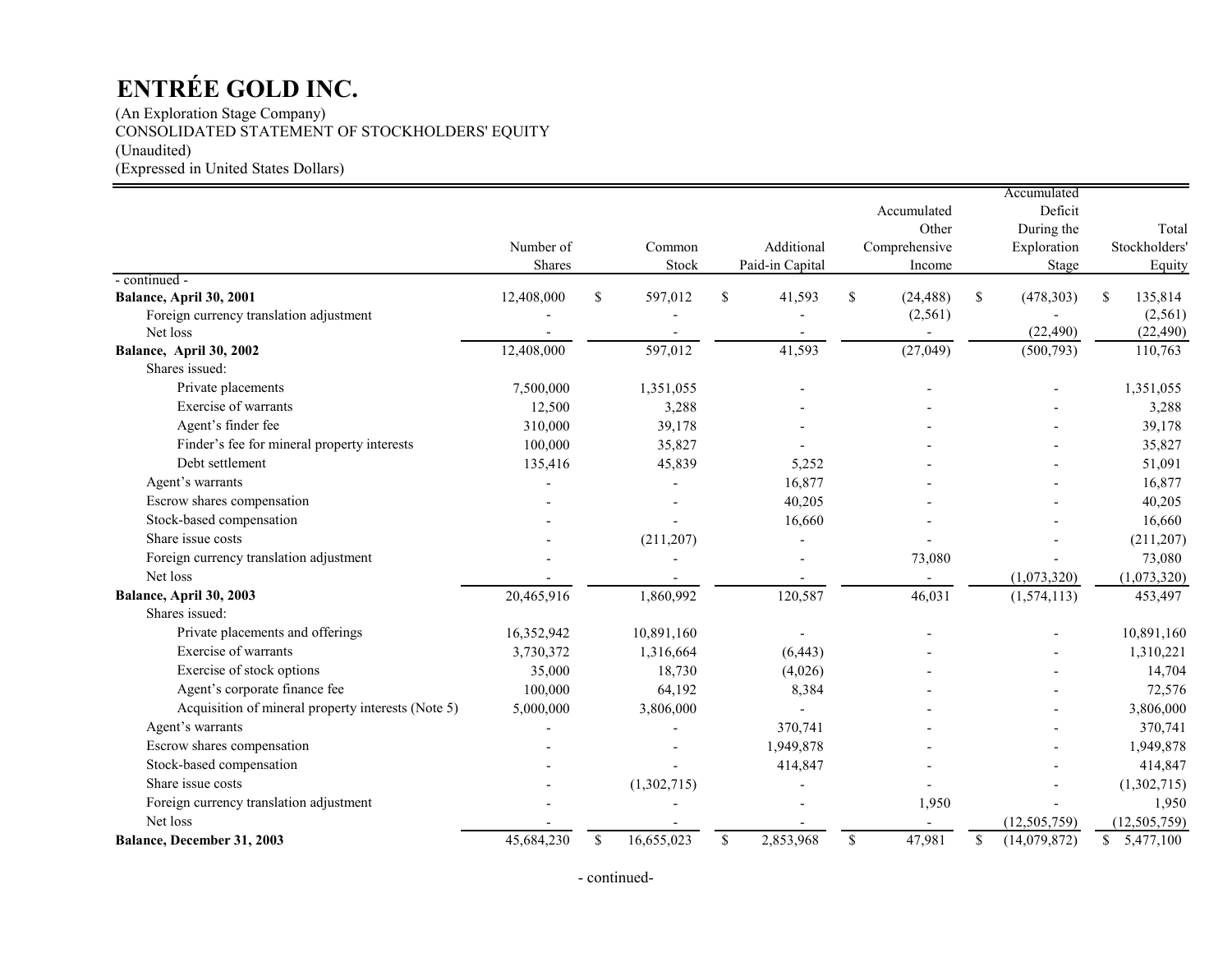(An Exploration Stage Company) CONSOLIDATED STATEMENT OF STOCKHOLDERS' EQUITY (Unaudited) (Expressed in United States Dollars)

|                                         | Number of<br>Shares |    | Common<br>Stock |              | Additional<br>Paid-in Capital |               | Accumulated<br>Other<br>Comprehensive<br>Income | Accumulated<br>Deficit<br>During the<br>Exploration<br>Stage | Total<br>Stockholders'<br>Equity |
|-----------------------------------------|---------------------|----|-----------------|--------------|-------------------------------|---------------|-------------------------------------------------|--------------------------------------------------------------|----------------------------------|
| - continued -                           |                     |    |                 |              |                               |               |                                                 |                                                              |                                  |
| Balance, December 31, 2003              | 45,684,230          | \$ | 16,655,023      | \$           | 2,853,968                     | \$            | 47,981                                          | \$<br>(14,079,872)                                           | \$<br>5,477,100                  |
| Shares issued:                          |                     |    |                 |              |                               |               |                                                 |                                                              |                                  |
| Private placement                       | 4,600,000           |    | 3,846,521       |              |                               |               |                                                 |                                                              | 3,846,521                        |
| Exercise of warrants                    | 533,836             |    | 186,208         |              | (13, 197)                     |               |                                                 |                                                              | 173,011                          |
| Exercise of stock options               | 50,000              |    | 26,180          |              | (8,238)                       |               |                                                 |                                                              | 17,942                           |
| Warrants issued for cancellation        |                     |    |                 |              |                               |               |                                                 |                                                              |                                  |
| of price guarantee (Note 5)             |                     |    |                 |              | 129,266                       |               |                                                 |                                                              | 129,266                          |
| Escrow shares compensation              |                     |    |                 |              | 405,739                       |               |                                                 |                                                              | 405,739                          |
| Share issue costs                       |                     |    | (21, 026)       |              |                               |               |                                                 |                                                              | (21,026)                         |
| Stock-based compensation                |                     |    |                 |              | 1,530,712                     |               |                                                 |                                                              | 1,530,712                        |
| Foreign currency translation adjustment |                     |    |                 |              |                               |               | 132,501                                         |                                                              | 132,501                          |
| Net loss                                |                     |    |                 |              |                               |               |                                                 | (5,528,114)                                                  | (5,528,114)                      |
| Balance, December 31, 2004              | 50,868,066          |    | 20,692,906      |              | 4,898,250                     |               | 180,482                                         | (19,607,986)                                                 | 6,163,652                        |
| Shares issued:                          |                     |    |                 |              |                               |               |                                                 |                                                              |                                  |
| Private placement                       | 7,542,410           |    | 13,538,097      |              |                               |               |                                                 |                                                              | 13,538,097                       |
| Exercise of warrants                    | 10,456,450          |    | 10,475,291      |              |                               |               |                                                 |                                                              | 10,475,291                       |
| Exercise of stock options               | 772,000             |    | 1,238,581       |              | (532,908)                     |               |                                                 |                                                              | 705,673                          |
| Escrow shares compensation              |                     |    |                 |              | (435,583)                     |               |                                                 |                                                              | (435,583)                        |
| Share issue costs                       |                     |    | (521,798)       |              |                               |               |                                                 |                                                              | (521, 798)                       |
| Stock-based compensation                |                     |    |                 |              | 5,074,100                     |               |                                                 |                                                              | 5,074,100                        |
| Foreign currency translation adjustment |                     |    |                 |              |                               |               | 1,099,954                                       |                                                              | 1,099,954                        |
| Net loss                                |                     |    |                 |              |                               |               |                                                 | (13,691,767)                                                 | (13, 691, 767)                   |
| Balance, December 31, 2005              | 69,638,926          | S  | 45,423,077      | $\mathbb{S}$ | 9,003,859                     | <sup>\$</sup> | 1,280,436                                       | \$<br>(33, 299, 753)                                         | \$22,407,619                     |

-continued -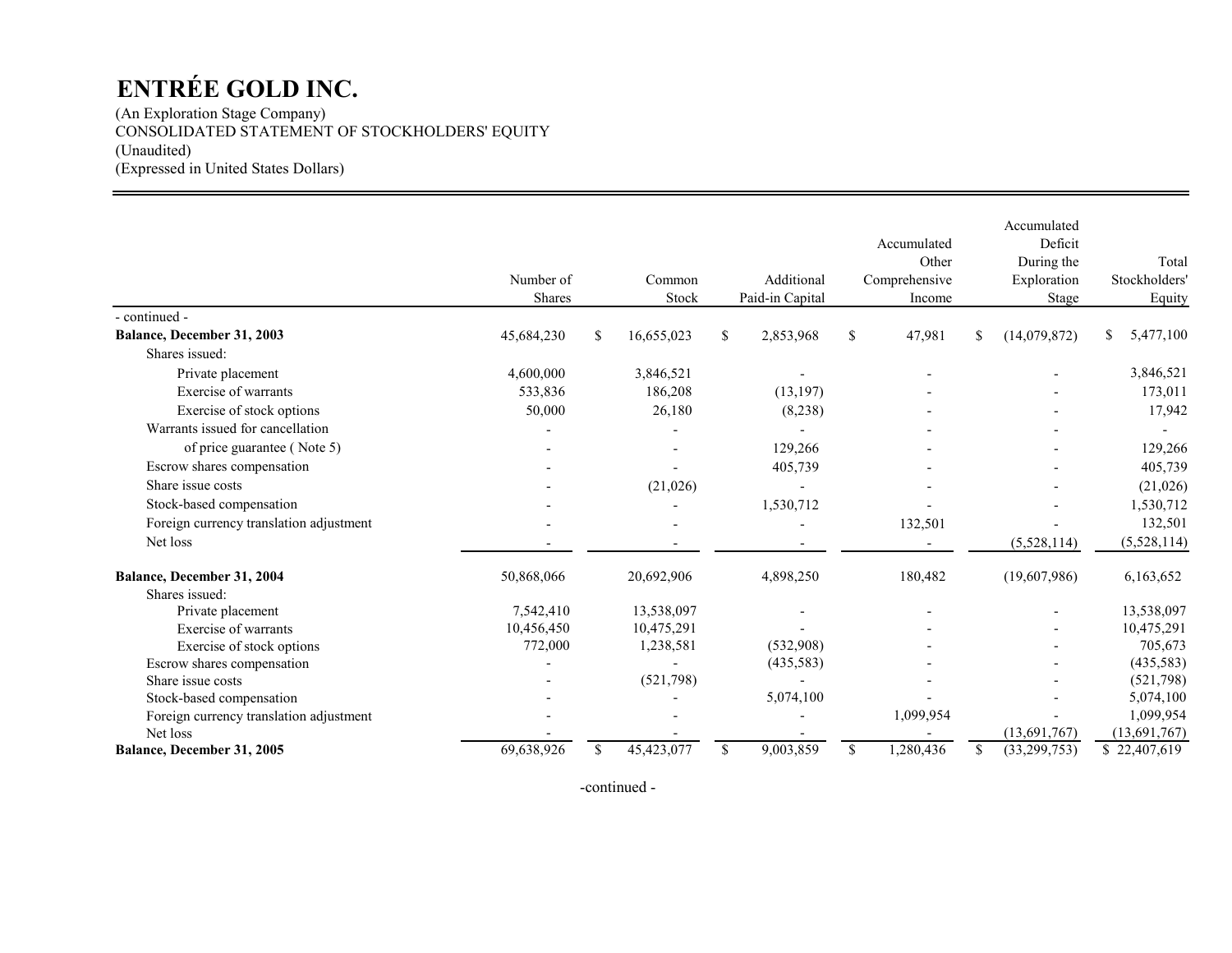(An Exploration Stage Company) CONSOLIDATED STATEMENT OF STOCKHOLDERS' EQUITY (Unaudited) (Expressed in United States Dollars)

|                                         | Number of<br>Shares |     | Common<br>Stock |    | Additional<br>Paid-in Capital |   | Accumulated<br>Other<br>Comprehensive<br>Income |   | Accumulated<br>Deficit<br>During the<br>Exploration<br>Stage | Total<br>Stockholders'<br>Equity |
|-----------------------------------------|---------------------|-----|-----------------|----|-------------------------------|---|-------------------------------------------------|---|--------------------------------------------------------------|----------------------------------|
| - continued -                           |                     |     |                 |    |                               |   |                                                 |   |                                                              |                                  |
| <b>Balance, December 31, 2005</b>       | 69,638,926          | \$. | 45,423,077      | S. | 9,003,859                     | S | 1,280,436                                       | ж | (33,299,753)                                                 | \$22,407,619                     |
| Shares issued:                          |                     |     |                 |    |                               |   |                                                 |   |                                                              |                                  |
| Exercise of stock options               | 850,000             |     | 1,279,219       |    | (545,320)                     |   |                                                 |   |                                                              | 733,899                          |
| Stock-based compensation                |                     |     |                 |    | 240,393                       |   |                                                 |   |                                                              | 240,393                          |
| Foreign currency translation adjustment |                     |     |                 |    |                               |   | (11,608)                                        |   |                                                              | (11,608)                         |
| Net loss                                |                     |     |                 |    |                               |   |                                                 |   | (1,731,776)                                                  | (1,731,776)                      |
| Balance, March 31, 2006                 | 70,488,926          |     | 46,702,296      |    | 8,698,932                     |   | 1,268,828                                       |   | (35,031,529)                                                 | 21,638,527                       |
| Shares issued:                          |                     |     |                 |    |                               |   |                                                 |   |                                                              |                                  |
| Membership paid in stock                | 4,167               |     | 8,870           |    |                               |   |                                                 |   |                                                              | 8,870                            |
| Exercise of stock options               | 215,000             |     | 395,099         |    | (171, 796)                    |   |                                                 |   |                                                              | 223,303                          |
| Foreign currency translation adjustment |                     |     |                 |    |                               |   | 992,489                                         |   |                                                              | 992,489                          |
| Net loss                                |                     |     |                 |    |                               |   |                                                 |   | (1,907,524)                                                  | (1,907,524)                      |
| <b>Balance, June 30, 2006</b>           | 70,708,093          |     | 47,106,265      |    | 8,527,136                     |   | 2,261,317                                       |   | (36,939,053)                                                 | 20,955,665                       |
| Stock-based compensation                |                     |     |                 |    | 769,327                       |   |                                                 |   |                                                              | 769,327                          |
| Foreign currency translation adjustment |                     |     |                 |    |                               |   | (10, 518)                                       |   |                                                              | (10,518)                         |
| Net loss                                |                     |     |                 |    |                               |   |                                                 |   | (3,610,306)                                                  | (3,610,306)                      |
| <b>Balance, September 30, 2006</b>      | 70,708,093          |     | 47,106,265      | \$ | 9,296,463                     |   | 2,250,799                                       |   | (40, 549, 359)                                               | \$18,104,168                     |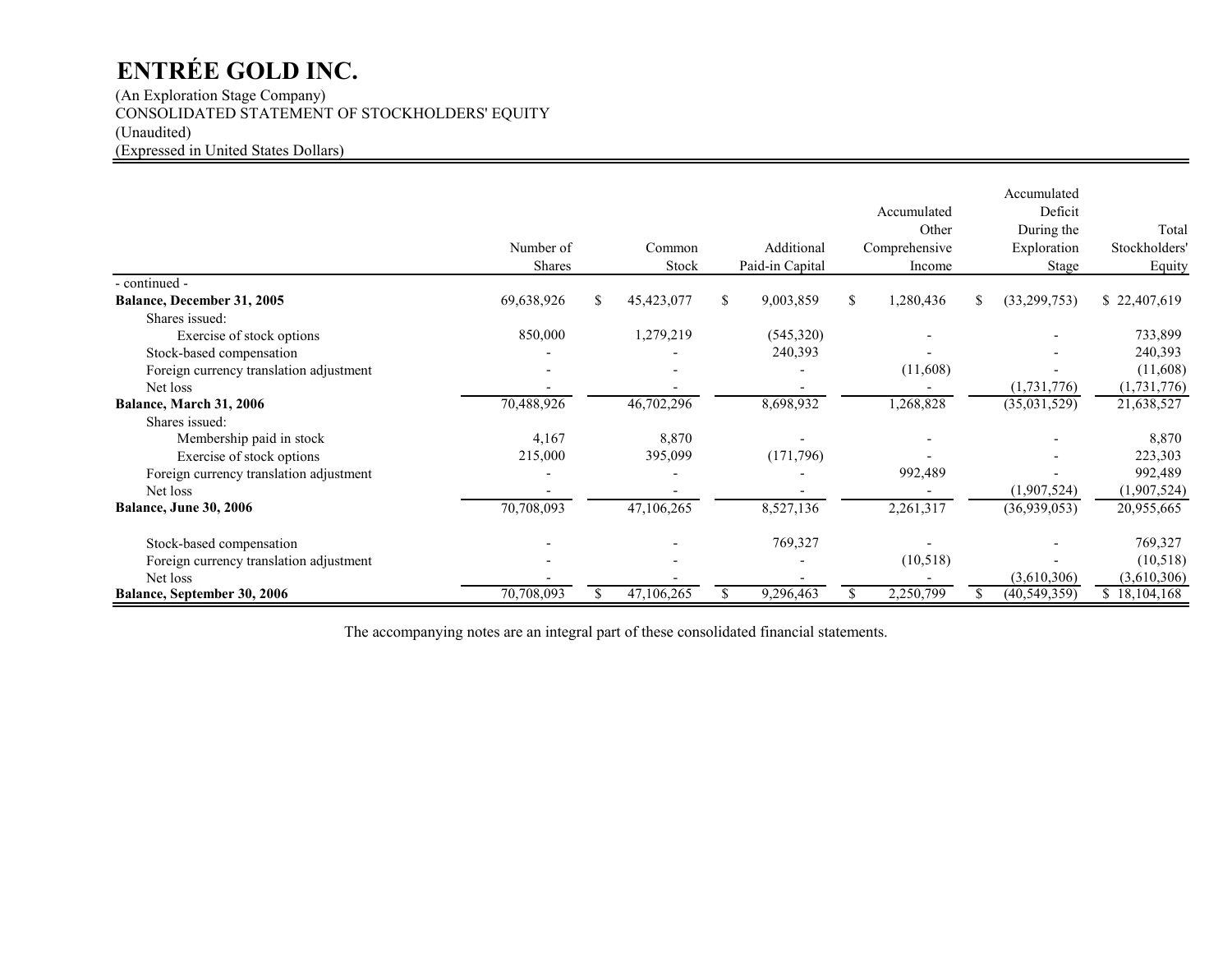(An Exploration Stage Company) CONSOLIDATED STATEMENTS OF CASH FLOWS (Unaudited) (Expressed in United States dollars)

|                                                                        | Three Months<br>Ended<br>September 30,<br>2006 | Three Months<br>Ended<br>September 30,<br>2005 | Nine Months<br>Ended<br>September 30,<br>2006 | Nine Months<br>Ended<br>September 30,<br>2005 | Cumulative<br>Period from<br>Inception<br>(July 19,<br>1995) to<br>September 30,<br>2006 |
|------------------------------------------------------------------------|------------------------------------------------|------------------------------------------------|-----------------------------------------------|-----------------------------------------------|------------------------------------------------------------------------------------------|
| <b>CASH FLOWS FROM OPERATING ACTIVITIES</b>                            |                                                |                                                |                                               |                                               |                                                                                          |
| $\mathbb{S}$<br>Net loss                                               | $(3,610,306)$ \$                               | $(3,054,669)$ \$                               | $(7,249,606)$ \$                              | $(10,540,044)$ \$                             | (40, 549, 359)                                                                           |
| Items not affecting cash:                                              |                                                |                                                |                                               |                                               |                                                                                          |
| Depreciation                                                           | 48,329                                         | 35,285                                         | 138,188                                       | 76,731                                        | 299.098                                                                                  |
| Stock-based compensation                                               | 769,327                                        | 171,952                                        | 1,009,720                                     | 5,027,516                                     | 8,046,039                                                                                |
| Escrow shares compensation                                             |                                                |                                                |                                               | (435,583)                                     | 2,001,832                                                                                |
| Loss on settlment of debt                                              |                                                |                                                |                                               | L,                                            | 5,252                                                                                    |
| Warrants issued for cancellation of                                    |                                                |                                                |                                               |                                               |                                                                                          |
| price guarantee                                                        |                                                |                                                |                                               |                                               | 129,266                                                                                  |
| Finder's fee paid in stock                                             |                                                |                                                |                                               |                                               | 35,827                                                                                   |
| Mineral property interest paid in stock                                |                                                |                                                |                                               |                                               | 3,806,000                                                                                |
| Membership fees paid in stock                                          |                                                |                                                | 8,870                                         |                                               | 8,870                                                                                    |
| Changes in assets and liabilities:                                     |                                                |                                                |                                               |                                               |                                                                                          |
| Receivables                                                            | (73, 547)                                      | (78, 103)                                      | 128,926                                       | (135,662)                                     | (171, 077)                                                                               |
| Prepaid expenses                                                       | 88,957                                         | 28,065                                         | (192, 873)                                    | (175, 134)                                    | (356, 130)                                                                               |
| Accounts payable and accrued liabilities                               | 186,771                                        | (364, 951)                                     | (211, 849)                                    | 294,239                                       | 319,055                                                                                  |
| Net cash used in operating activities                                  | (2,590,468)                                    | (3,262,421)                                    | (6,368,624)                                   | (5,887,937)                                   | (26, 425, 327)                                                                           |
| <b>CASH FLOWS FROM FINANCING ACTIVITIES</b>                            |                                                |                                                |                                               |                                               |                                                                                          |
| Proceeds from issuance of capital stock                                |                                                | 4,586,479                                      | 957,202                                       | 20,749,101                                    | 43,881,177                                                                               |
| Share issue costs                                                      |                                                |                                                |                                               | (521,798)                                     | (1, 557, 374)                                                                            |
| Net cash provided by financing activities                              | $\overline{a}$                                 | 4,586,479                                      | 957,202                                       | 20,227,303                                    | 42,323,803                                                                               |
|                                                                        |                                                |                                                |                                               |                                               |                                                                                          |
| <b>CASH FLOWS FROM INVESTING ACTIVITIES</b>                            |                                                |                                                |                                               |                                               |                                                                                          |
| Acquisition of equipment                                               | (79,272)                                       | (145, 864)                                     | (239, 229)                                    | (624, 202)                                    | (1,142,699)                                                                              |
| Net cash used in investing activities                                  | (79, 272)                                      | (145, 864)                                     | (239, 229)                                    | (624, 202)                                    | (1, 142, 699)                                                                            |
| Effect of foreign currency translation on cash and<br>cash equivalents | (9,187)                                        | 1,168,630                                      | 967,411                                       | 1,151,847                                     | 2,248,470                                                                                |
| Change in cash and cash equivalents                                    |                                                |                                                |                                               |                                               |                                                                                          |
| during the period                                                      | (2,678,927)                                    | 2,346,824                                      | (4,683,239)                                   | 14,867,011                                    | 17,004,248                                                                               |
| Cash and cash equivalents, beginning of period                         | 19,683,175                                     | 18,580,558                                     | 21,687,487                                    | 6,060,371                                     |                                                                                          |
| $\mathbf S$<br>Cash and cash equivalents, end of period                | 17,004,248 \$                                  | 20,927,382 \$                                  | 17,004,248 \$                                 | 20,927,382 \$                                 | 17,004,248                                                                               |
| $\mathbf S$<br>Cash paid for interest during the period                | \$                                             | S                                              | \$                                            |                                               |                                                                                          |
| \$<br>Cash paid for income taxes during the period                     | \$                                             | \$                                             | \$                                            |                                               |                                                                                          |

Supplemental disclosure with respect to cash flow (Note 9)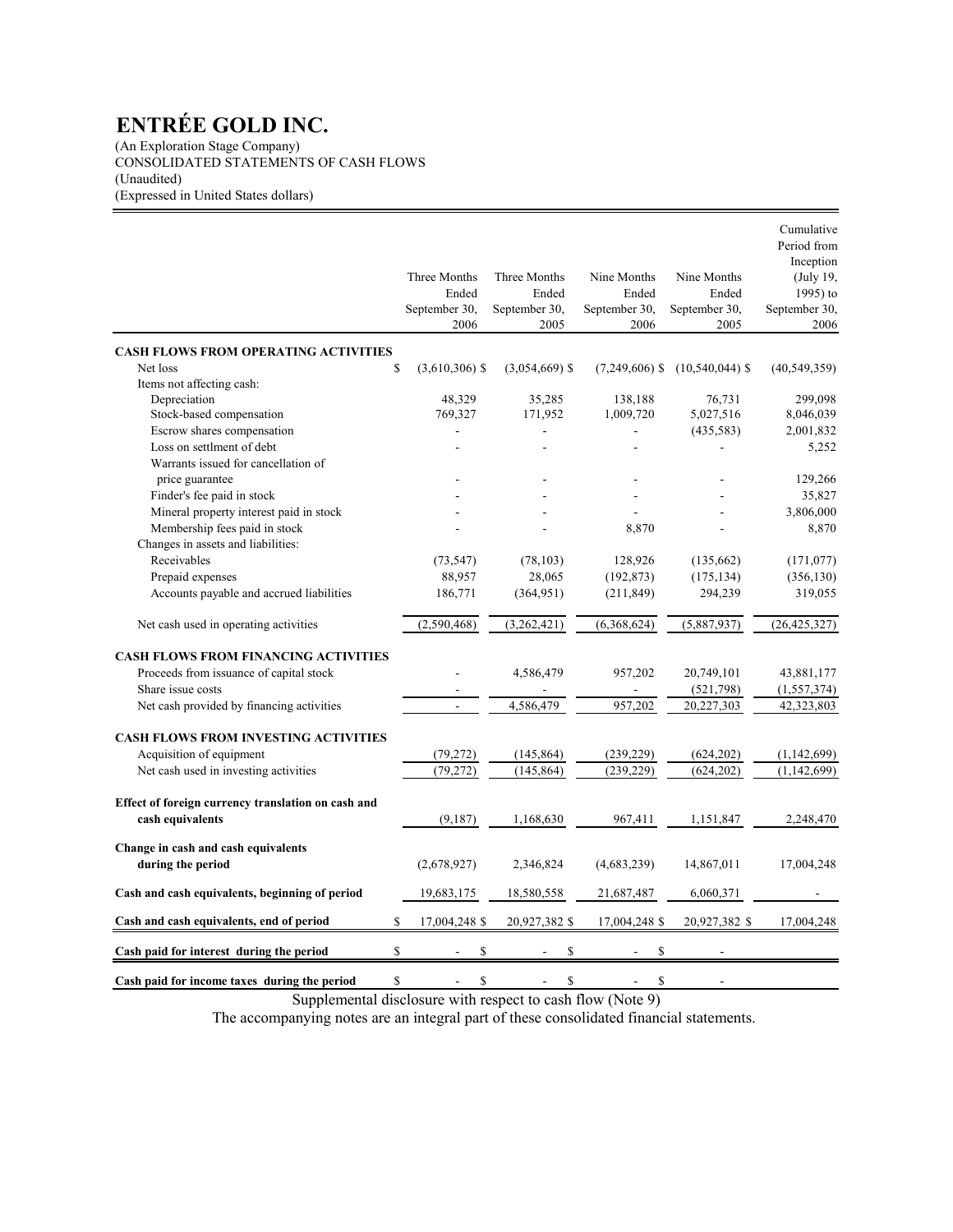**ENTRÉE GOLD INC.**  (An Exploration Stage Company) NOTES TO THE CONSOLIDATED FINANCIAL STATEMENTS September 30, 2006 (Unaudited) (Expressed in United States dollars)

## **1. BASIS OF PRESENTATION**

The interim period financial statements have been prepared by the Company in conformity with generally accepted accounting principles in the United States of America. The preparation of financial data is based on accounting principles and practices consistent with those used in the preparation of annual financial statements, and in the opinion of management these financial statements contain all adjustments necessary (consisting of normally recurring adjustments) to present fairly the financial information contained therein. Certain information and footnote disclosure normally included in the financial statements prepared in conformity with generally accepted accounting principles in the United States of America have been condensed or omitted. These interim period statements should be read together with the most recent audited financial statements and the accompanying notes for the year ended December 31, 2005. The results of operations for the three and nine month periods ended September 30, 2006 are not necessarily indicative of the results to be expected for the year ending December 31, 2006.

# **2. NATURE OF OPERATIONS**

The Company was incorporated under the laws of the Province of British Columbia and continued under the laws of the Yukon Territory. On May 27, 2005, the Company changed the governing jurisdiction from the Yukon Territory to British Columbia by continuing into British Columbia under the British Columbia *Business Corporation Act.* The Company's principal business activity is the exploration of mineral property interests. Effective October 10, 2002, pursuant to a special resolution passed by the shareholders of the Company, the Company changed its name from Entrée Resources Inc. to Entrée Gold Inc. and consolidated its share capital on a 2:1 basis. In December 2003, the Company changed its fiscal year end from April 30 to December 31. To date, the Company has not generated significant revenues from its operations and is considered to be in the exploration stage.

All amounts are expressed in United States dollars, except for certain per share amounts denoted in Canadian dollars ("C\$").

### **3. SIGNIFICANT ACCOUNTING POLICIES**

These consolidated financial statements follow the same significant accounting principles as those outlined in the notes to the audited consolidated financial statements for the year ended December 31, 2005.

### **Escrow shares**

Shares placed in escrow in connection with an initial public offering which are to be released upon achievement of certain performance criteria are considered to be contingently issueable and compensatory in nature. Accordingly, the difference between the fair value of these shares, being the trading price of the Company's publicly traded common shares, at the time they are released from escrow and their original issue price is accounted for as compensation expense in the period of release.

As described in Note 6, certain of the Company's escrow shares were transferred to a Trustee for the benefit of future employees, officers and directors of the Company. As these performance escrow shares are considered compensatory in nature, the Company records a compensation benefit at fair value, being the trading price of the Company's publicly traded common shares, when a portion or all of the these performance escrow shares are allocated to specific individuals and adjusts this compensation benefit to fair value at the end of each respective reporting period until the performance escrow shares are released from escrow.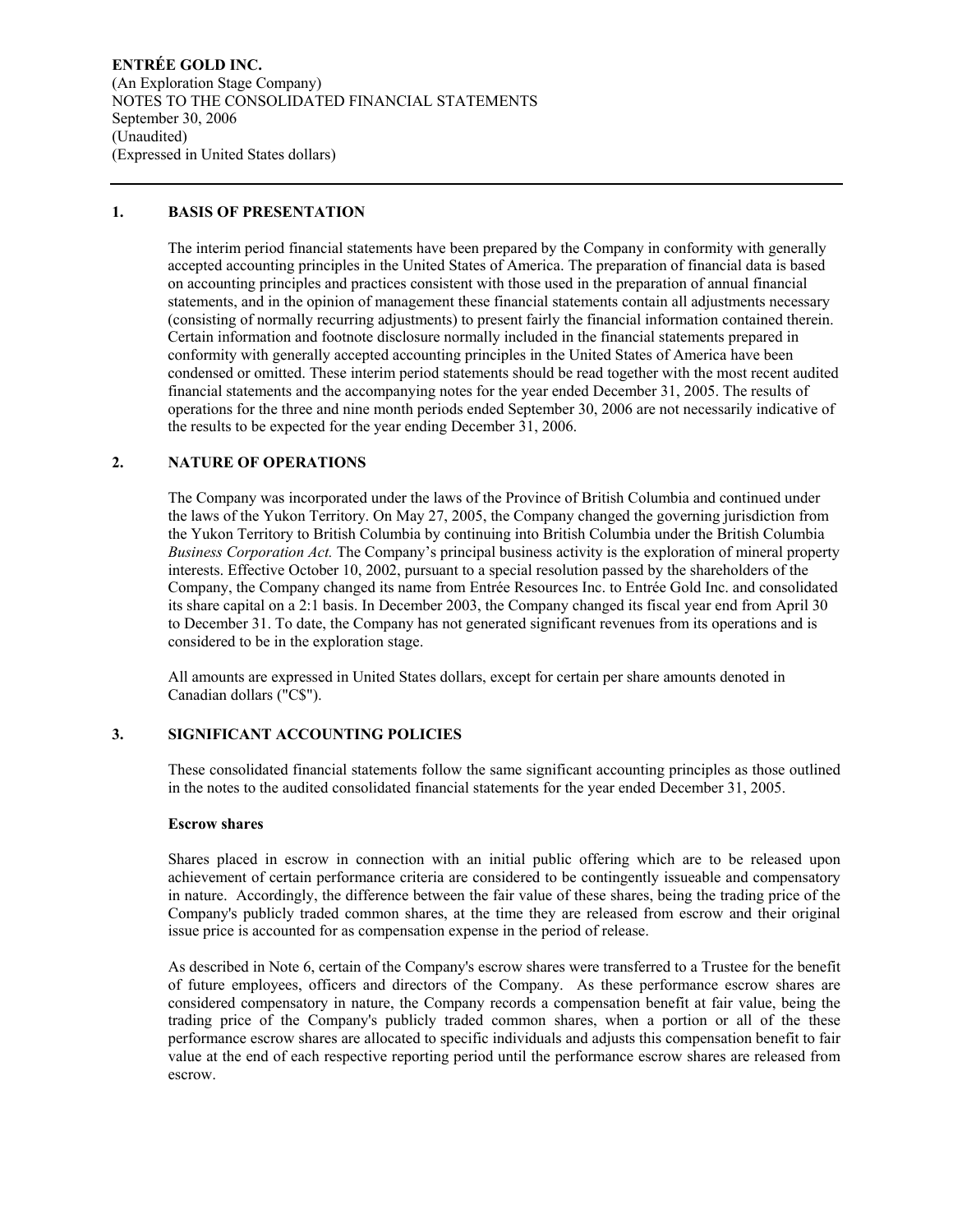## **3. SIGNIFICANT ACCOUNTING POLICIES** (cont'd…)

#### **Stock-based compensation**

Effective January 1, 2006, the Company adopted SFAS No. 123(revised), "Share-Based Payment" [SFAS 123(R)] utilizing the modified prospective approach. The impact of adoption of the standard did not materially affect the Company's financial position, results of operations, or cash flows because the Company adopted the fair value based method of accounting for stock options prescribed by SFAS 123, "Accounting for Stock-Based Compensation", on May 1, 2003.

Under Statements of Financial Accounting Standards No. 123, "Accounting for Stock-Based Compensation" the Company used the fair value based method of accounting for stock-based employee compensation.

The Company's results for the three and nine month periods ended September 30, 2006 were not significantly affected as a result of adopting SFAS 123(R) on January 1, 2006.

### **Comparative figures**

Certain comparative figures have been revised to reflect adjustments recorded at December 31, 2005.

## **4. EQUIPMENT**

|                    |   |           |   | September 30, 2006          |                   |     |         |    | December 31, 2005           |     |                   |
|--------------------|---|-----------|---|-----------------------------|-------------------|-----|---------|----|-----------------------------|-----|-------------------|
|                    |   | Cost      |   | Accumulated<br>Depreciation | Net Book<br>Value |     | Cost    |    | Accumulated<br>Depreciation |     | Net Book<br>Value |
|                    |   |           |   |                             |                   |     |         |    |                             |     |                   |
| Office equipment   | S | 105,465   | S | 20.144                      | 85,321            | \$. | 57,453  | -S | 10,836                      | -S  | 46,617            |
| Computer equipment |   | 299,344   |   | 173,750                     | 125,594           |     | 214,621 |    | 92,297                      |     | 122,324           |
| Field equipment    |   | 368,797   |   | 29,252                      | 339,545           |     | 309,133 |    | 17,238                      |     | 291,895           |
| <b>Buildings</b>   |   | 369,094   |   | 75,953                      | 293,141           |     | 322,264 |    | 40,540                      |     | 281,724           |
|                    | S | 1,142,700 |   | 299,099                     | 843,601           | S   | 903,471 |    | 160,911                     | \$. | 742,560           |

## **5. MINERAL PROPERTY INTERESTS**

Title to mineral property interests involves certain inherent risks due to the difficulties of determining the validity of certain claims as well as the potential for problems arising from the frequently ambiguous conveyancing history characteristic of many mineral property interests. The Company has investigated title to its mineral property interests and, to the best of its knowledge, title to the mineral property interests are in good standing.

Each of our exploration licenses was granted by the Mineral Resources and Petroleum Authority of Mongolia for an initial term of three years, subject to a right to renew for two successive 2-year renewals (for a cumulative total of seven years). Mongolian exploration licenses are maintained in good standing by payment to the Mineral Resources and Petroleum Authority of Mongolia of set annual fees escalating from \$0.05 to \$1.50 per hectare over the course of the potential seven year tenure.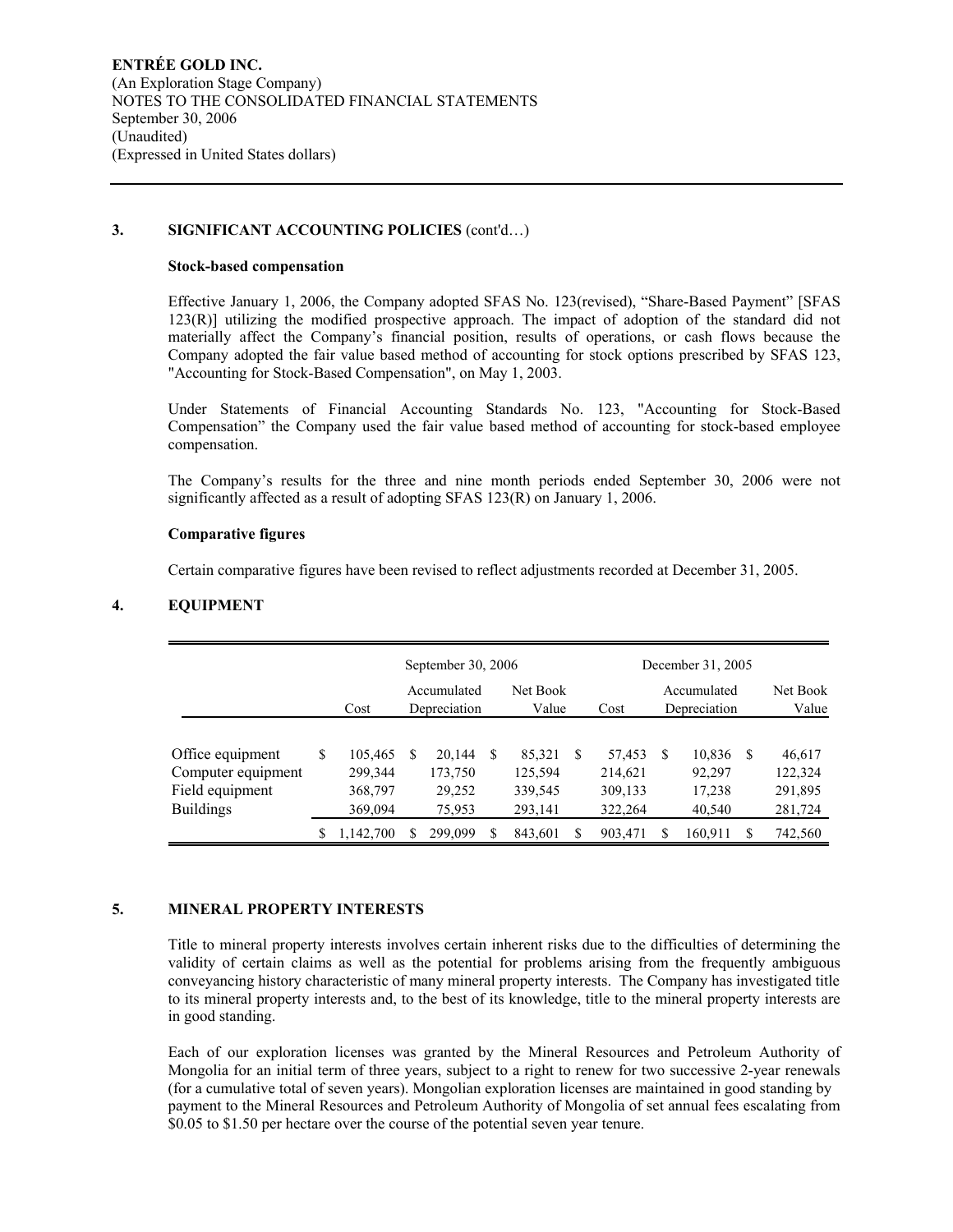## **5. MINERAL PROPERTY INTERESTS** (cont'd…)

Two of the three licenses that comprise Lookout Hill were issued April 3, 2001 and were renewed for the second of their two year renewals in March, 2006. The third Lookout Hill license was issued March 30, 2001 and was renewed for the second of its two-year renewals in March, 2006. The Manlai license was issued March 9, 2001 and renewed for the second of its two-year renewals in March, 2006. The Khatsavch license was issued to the original owner on October 31, 2003 and transferred to the Company in August, 2004. The license for the Khatsavch concession was returned to the Mongolian government in October 2006.

In October, 2004, the Company granted to Ivanhoe Mines Ltd. ("Ivanhoe") the right to earn, over an eight year period, a participating interest in a certain portion of its Lookout Hill Property (the "Project Property"). Under the agreement, Ivanhoe must spend a minimum of \$3 million in order to earn surface rights in the Project Property and a minimum of \$20 million in order to earn any mineral rights interest in the Project Property and may acquire up to an 80% interest in mineralization below a depth of 560 metres and a 70% interest in mineralization above a depth of 560 metres by spending \$35 million. Thereafter, the Company has the right to require Ivanhoe to fund its share of subsequent project costs through to production, to be recovered from production cash flow. The agreement with Ivanhoe also provided for Ivanhoe to subscribe for 4,600,000 units of the Company at a price of C\$1.00 per unit (completed in November 2004).

The Company's exploration licenses begin to expire in March 2008 through to October 2010. The total estimated annual fees in order to maintain these licenses in good standing is approximately \$240,000.

In February 2006, the Company acquired an option to purchase the Oyut Tolgoi copper property along with two other licenses (Asgat Uul and Onts Uul) in Western Mongolia. The terms of the option include an initial US\$50,000 payment to the Mongolian Property Owner (paid). The agreement was amended in April 2006. After conducting due diligence, the Company chose not to pursue the acquisition of the three concessions at Oyut Tolgoi in October 2006.

In May 2006, the Company secured an option to acquire the Sol Dos copper prospect, located in the Safford district, of south-eastern Arizona. Under the terms of the agreement, the Company may earn a 100% interest in the Sol Dos property by spending \$4 million on exploration over four years and by making staged payments totalling \$1 million cash and issuing 250,000 shares. The Company's interest would be subject to a 2% NSR royalty, one half of which it may purchase for \$1 million cash and issuing 250,000 shares.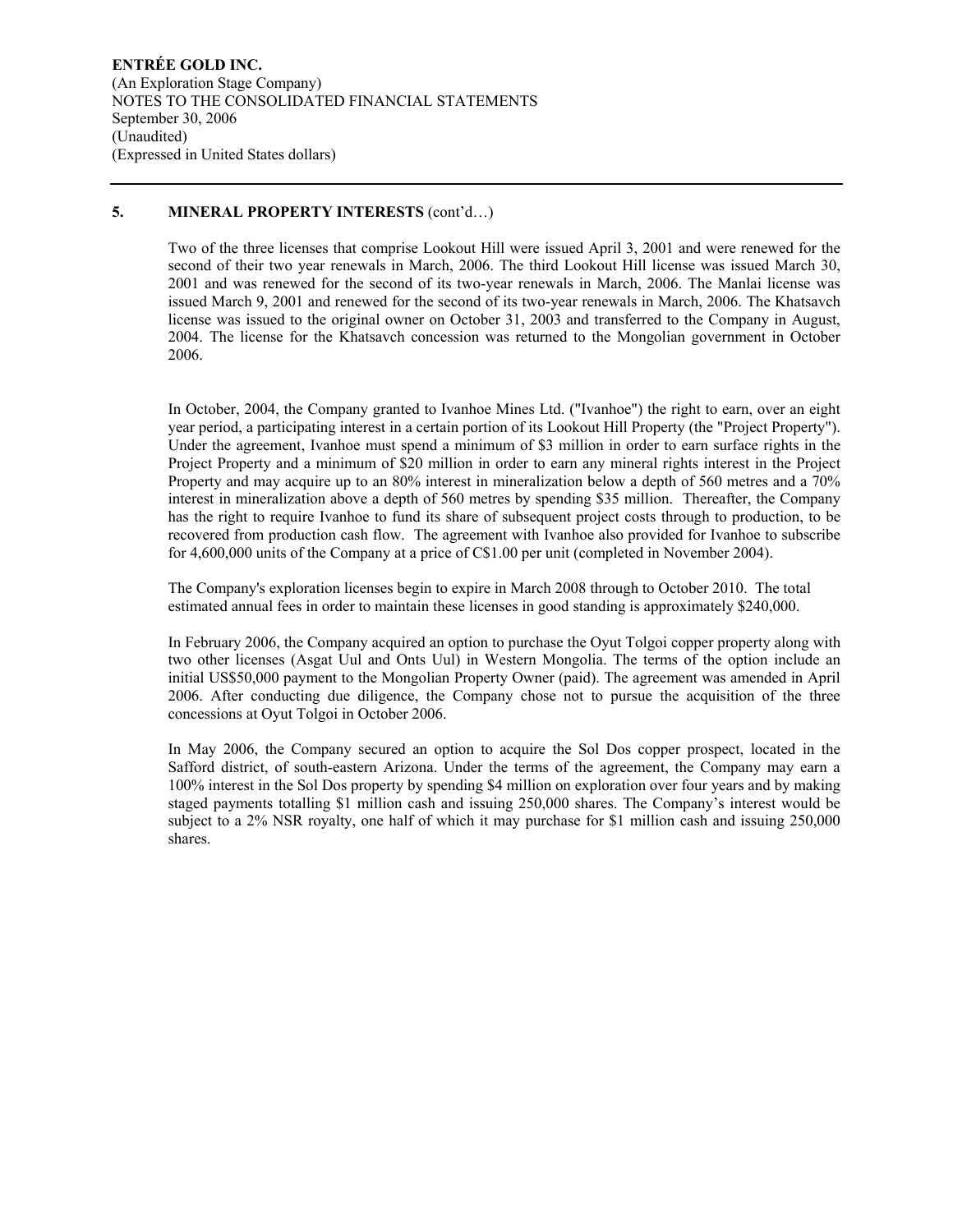# **5. MINERAL PROPERTY INTERESTS** (cont'd…)

Mineral property interest costs incurred are summarized as follows:

|                                     |                 | Three Month Three Month<br>Period Ended Period Ended | Nine Month<br>Period Ended | Nine Month               | Cumulative<br>Period Ended Period Ended |
|-------------------------------------|-----------------|------------------------------------------------------|----------------------------|--------------------------|-----------------------------------------|
|                                     |                 | September 30, September 30,                          | September 30,              |                          | September 30, September 30,             |
|                                     | 2006            | 2005                                                 | 2006                       | 2005                     | 2006                                    |
| <b>Lookout Hill:</b>                |                 |                                                      |                            |                          |                                         |
| Acquisition                         | \$<br>94,329    | \$<br>45,895                                         | 228,192<br>\$.             | -S<br>138,487            | \$10,275,887                            |
| Assaying, testing and analysis      | 208,713         | 136,998                                              | 238,736                    | 207,352                  | 1,019,180                               |
| Camp and field supplies             | 16,220          | 453,294                                              | 138,454                    | 1,033,039                | 2,337,638                               |
| Drilling                            | 589,508         | 988,875                                              | 828,569                    | 1,303,491                | 3,432,204                               |
| Geological and geophysical          | 365,850         | 558,911                                              | 847,486                    | 2,118,201                | 4,750,740                               |
| Travel and accommodation            | 71,992          | 89,867                                               | 174,393                    | 203,266                  | 642,042                                 |
|                                     | 1,346,612       | 2,273,840                                            | 2,455,830                  | 5,003,836                | 22,457,691                              |
| Manlai:                             |                 |                                                      |                            |                          |                                         |
| Acquisition                         | 4,201           | 1,724                                                | 9,422                      | 5,200                    | 21,763                                  |
| Assaying, testing and analysis      | 52,583          | 24,623                                               | 63,563                     | 37,964                   | 183,324                                 |
| Camp and field supplies             | 12,991          | 151,376                                              | 101,584                    | 334,740                  | 648,285                                 |
| Drilling                            | 785,639         |                                                      | 785,639                    |                          | 1,201,676                               |
| Geological and geophysical          | 194,162         | 116,093                                              | 446,500                    | 389,718                  | 1,069,653                               |
| Travel and accommodation            | 22,596          | 1,753                                                | 54,943                     | 1,753                    | 89,038                                  |
|                                     | 1,072,172       | 295,569                                              | 1,461,651                  | 769,375                  | 3,213,739                               |
| Khatsavch:                          |                 |                                                      |                            |                          |                                         |
| Acquisition                         |                 |                                                      |                            | 17                       | 66                                      |
|                                     |                 |                                                      |                            | 17                       | 66                                      |
|                                     |                 |                                                      |                            |                          |                                         |
| <b>Oyut Tolgoi</b>                  |                 |                                                      |                            |                          |                                         |
| Acquisition                         | (721)           |                                                      | 72,365                     |                          | 72,365                                  |
|                                     | (721)           | $\overline{\phantom{a}}$                             | 72,365                     | $\overline{\phantom{a}}$ | 72,365                                  |
| <b>Sol Dos</b>                      |                 |                                                      |                            |                          |                                         |
| Acquisition                         | 24,316          |                                                      | 50,041                     |                          | 50,041                                  |
| Assaying, testing and analysis      | 1               |                                                      | 100                        |                          | 100                                     |
| Geological and geophysical          | 54,391          |                                                      | 60,376                     |                          | 60,376                                  |
| Travel and accommodation            | 7,031           | $\overline{a}$                                       | 8,271                      |                          | 8,271                                   |
|                                     | 85,739          | $\overline{\phantom{a}}$                             | 118,788                    | $\overline{\phantom{a}}$ | 118,788                                 |
|                                     |                 |                                                      |                            |                          |                                         |
| Other<br>Geological and geophysical | 67,889          | $\overline{a}$                                       | 187,327                    | $\overline{a}$           | 449,819                                 |
|                                     | 67,889          | $\overline{a}$                                       | 187,327                    | $\overline{a}$           | 449,819                                 |
|                                     | \$<br>2,571,691 | \$2,569,409                                          | \$<br>4,295,961            | \$<br>5,773,228          | \$26,312,468                            |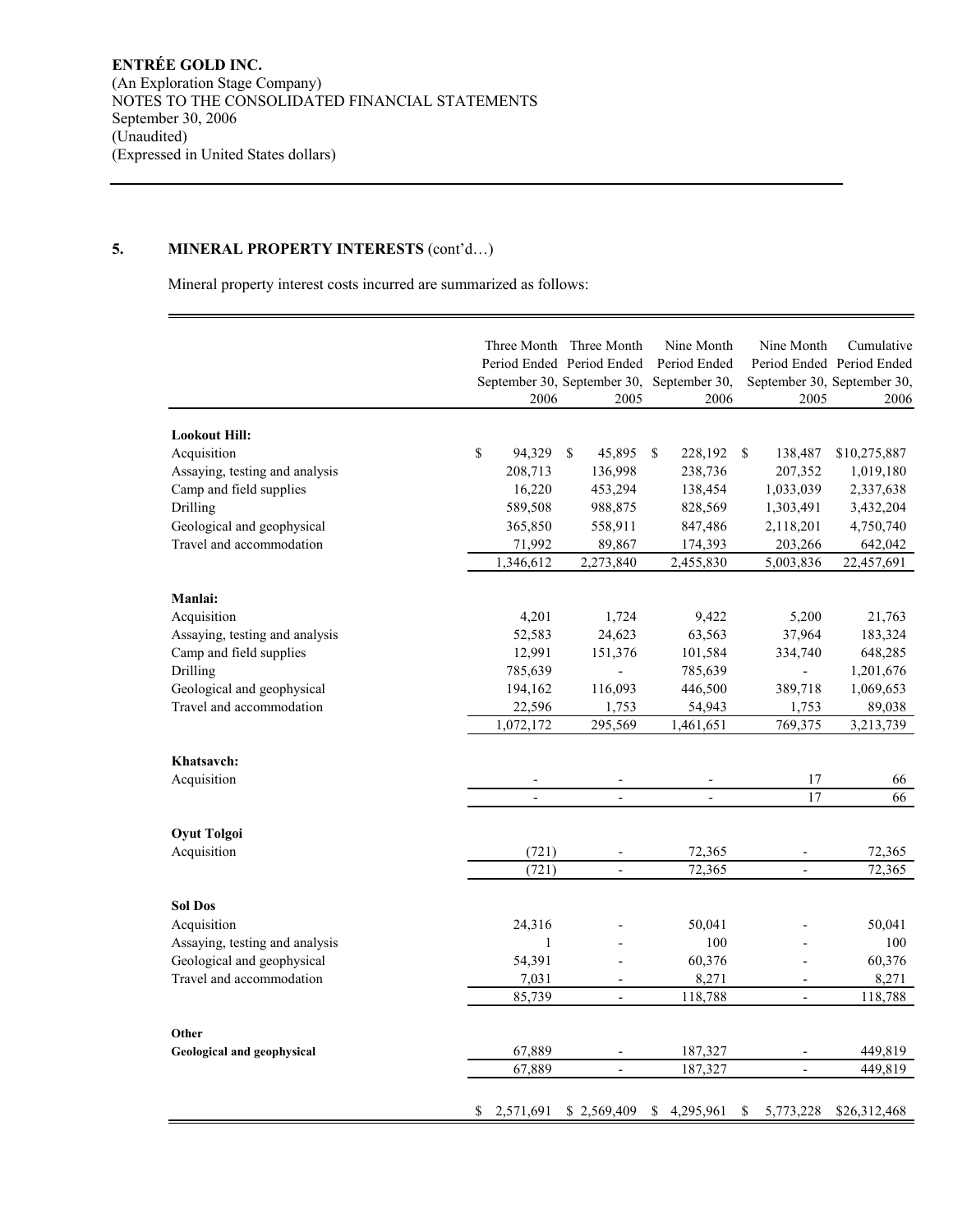**ENTRÉE GOLD INC.**  (An Exploration Stage Company) NOTES TO THE CONSOLIDATED FINANCIAL STATEMENTS September 30, 2006 (Unaudited) (Expressed in United States dollars)

## **6. COMMON STOCK**

#### **Share issuances**

In June 2005, the Company completed a non-brokered private placement consisting of 5,665,730 units at a price of C\$2.20 per unit for gross proceeds of \$10,170,207. Each unit consisted of one common share, one non-transferable share purchase A warrant and one non-transferable share purchase B warrant. Two A warrants entitle the holder to purchase one common share of the Company at a price of C\$2.75 for a period of 2 years. Two B warrants entitle the holder to purchase one common share of the Company at a price of C\$3.00 for a period of two years. Pursuant to an agreement with the Company, the placee, Kennecott Canada Exploration Inc. (indirect wholly-owned subsidiary of Rio Tinto plc) has the right to acquire additional securities and participate in future financings by the Company so as to maintain its proportional equity in the Company. Related share issue costs were comprised of cash costs totalling \$521,798.

In July 2005, the Company completed a non-brokered private placement consisting of 1,876,680 units at a price of C\$2.20 per unit for gross proceeds of \$3,367,890. Each unit consisted of one common share, one non-transferable share purchase A warrant and one non-transferable share purchase B warrant. Two A warrants entitle the holder to purchase one common share of the Company at a price of C\$2.75 for a period of 2 years. Two B warrants entitle the holder to purchase one common share of the Company at a price of C\$3.00 for a period of two years.

During the year ended December 31, 2005, the Company issued 10,456,450 common shares for cash proceeds of \$10,475,291 on the exercise of warrants.

During the year ended December 31, 2005, the Company issued 772,000 common shares for cash proceeds of \$705,673 on the exercise of stock options. The fair value recorded when the options were granted of \$532,908 has been transferred from additional paid–in capital to common stock on the exercise of the options.

During the three months ended March 31, 2006, the Company issued 850,000 common shares for cash proceeds of \$733,899 on the exercise of stock options. The fair value recorded when the options were granted of \$545,320 has been transferred from additional paid–in capital to common stock on the exercise of the options.

During the three months ended June 30, 2006, the Company issued 215,000 common shares for cash proceeds of \$223,303 on the exercise of stock options. The fair value recorded when the options were granted of \$171,796 has been transferred from additional paid–in capital to common stock on the exercise of the options.

During the three months ended June 30, 2006, the Company issued 4,167 common shares to the University of British Columbia as a donation to become a member of the Mineral Deposit Research Unit. The fair value recorded when the shares were issued of \$8,870 has been recorded as a donation expense.

### **Escrow shares**

At December 31, 2005, all performance escrow shares had been released from escrow.

The total escrow compensation expense (recovery) has been recorded in the consolidated financial statements as follows with corresponding additional paid-in capital recorded in stockholders' equity: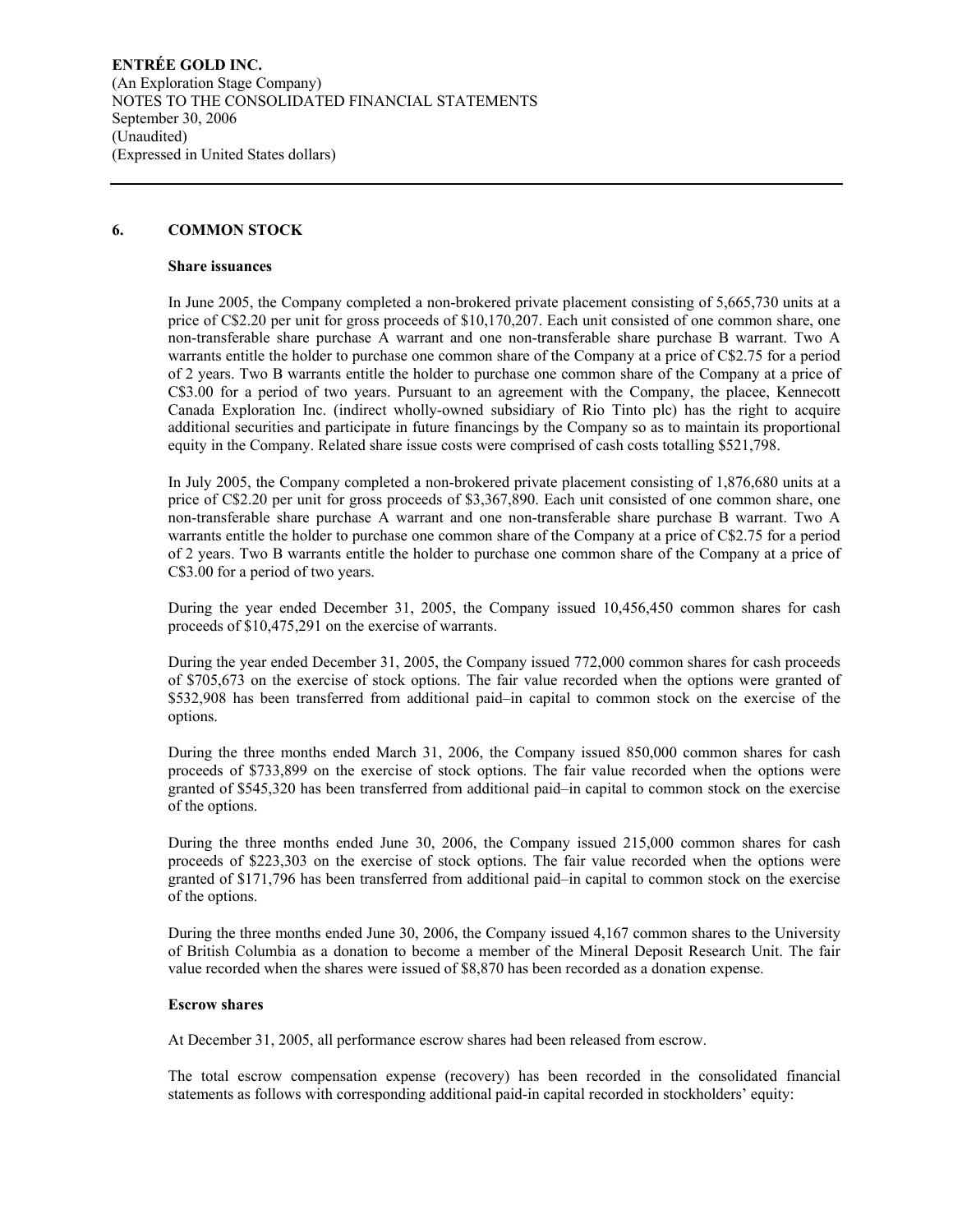## **ENTRÉE GOLD INC.**  (An Exploration Stage Company) NOTES TO THE CONSOLIDATED FINANCIAL STATEMENTS September 30, 2006 (Unaudited) (Expressed in United States dollars)

|                                                                                  | Three Month<br>Period Ended Period Ended<br>2006 |   | Three Month<br>2005 | Nine Month<br>Period Ended<br>September 30, September 30, September 30, | 2006 |    | Nine Month<br>2005 | Cumulative<br>Period Ended Period Ended<br>September 30, September 30,<br>2006 |
|----------------------------------------------------------------------------------|--------------------------------------------------|---|---------------------|-------------------------------------------------------------------------|------|----|--------------------|--------------------------------------------------------------------------------|
| <b>Escrow shares allocated to president pursuant to</b><br>employment agreement: |                                                  |   |                     |                                                                         |      |    |                    |                                                                                |
| Mineral property interests expense (recovery)                                    | \$                                               | S |                     |                                                                         |      | -S |                    | 169,280                                                                        |
| Escrow shares compensation expense (recovery)                                    |                                                  |   |                     |                                                                         |      |    | (1, 453)           | 211,394                                                                        |
|                                                                                  |                                                  |   |                     |                                                                         |      |    | (1, 453)           | 380,674                                                                        |
| Escrow shares allocated to directors, officers, and<br>employees:                |                                                  |   |                     |                                                                         |      |    |                    |                                                                                |
| Escrow shares compensation expense (recovery)                                    |                                                  |   |                     |                                                                         |      |    | (434, 130)         | 1,579,565                                                                      |
|                                                                                  |                                                  |   |                     |                                                                         |      |    | (435,583)          | \$1,960,239                                                                    |

## **Share purchase warrants**

Share purchase warrant transactions are summarized as follows:

|                                            | Number of<br><b>Shares</b> | Weighted<br>Average<br><b>Exercise Price</b><br>(C\$) |
|--------------------------------------------|----------------------------|-------------------------------------------------------|
| Balance as at December 31, 2005<br>Expired | 7,792,410<br>(250,000)     | 2.82<br>1.05                                          |
| Balance as at September 30, 2006           | 7,542,410                  | 2.88<br>Φ                                             |

As at September 30, 2006, the following share purchase warrants were outstanding and exercisable:

| $\overline{\text{Number of}}$<br><b>Shares</b> | <b>Exercise Price</b><br>(C\$) | <b>Expiry Date</b> |
|------------------------------------------------|--------------------------------|--------------------|
|                                                |                                |                    |
| 2,832,865                                      | 2.75                           | June 29, 2007      |
| 2,832,865                                      | 3.00                           | June 29, 2007      |
| 938,340                                        | 2.75                           | July 7, 2007       |
| 938,340                                        | 3.00                           | July 7, 2007       |
| 7,542,410                                      |                                |                    |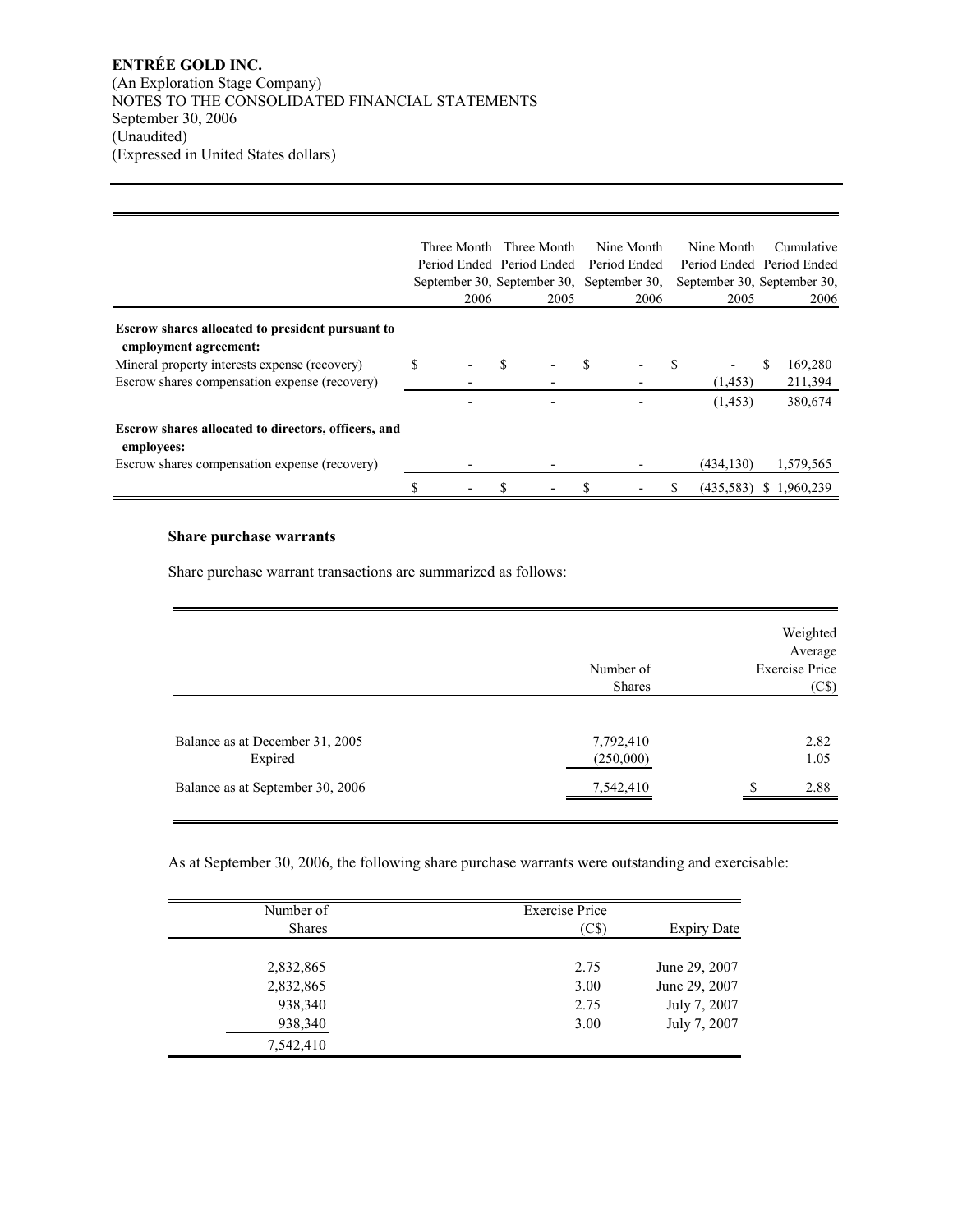## **6. COMMON STOCK**(cont'd …)

### **Stock options**

During the year ended April 30, 2003, the Company adopted a stock option plan (the "Plan") to grant options to directors, officers, employees and consultants. Under the Plan, as amended in May 2006, the Company may grant options to acquire up to 9,888,000 common shares of the Company. Options granted can have a term up to ten years and an exercise price typically not less than the Company's closing stock price at the date of grant.

On March 3, 2005, the Company became a Tier 1 Issuer on the TSX Venture Exchange and, as a result, all previously issued stock options became fully vested except those granted to investor relations consultants, which included a twelve month vesting period. As a Tier 1 Issuer, future stock options granted may vest upon grant except those granted to investor relations consultants which must have a minimum 12 month vesting period.

Stock option transactions are summarized as follows:

|                                  |               | Weighted          |
|----------------------------------|---------------|-------------------|
|                                  |               | Average           |
|                                  |               | Exercise          |
|                                  | Number of     | Price             |
|                                  | <b>Shares</b> | (C <sub>s</sub> ) |
| Balance as at December 31, 2005  | 8,483,000     | 1.28              |
| Granted                          | 245,000       | 2.01              |
| Exercised                        | (850,000)     | 0.99              |
| Balance as at March 31, 2006     | 7,878,000     | 1.33              |
| Exercised                        | (215,000)     | 1.17              |
| Balance as at June 30, 2006      | 7,663,000     | 1.33              |
| Granted                          | 1,085,000     | 1.32              |
| Balance as at September 30, 2006 | 8,748,000     | \$<br>1.33        |

The weighted average fair value per stock option granted during the nine months ended September 30, 2006 was C\$0.77 (September 30, 2005 - C\$0.95). The number of stock options exercisable at September 30, 2006 was 8,729,250 (December 31, 2005 - 8,464,250).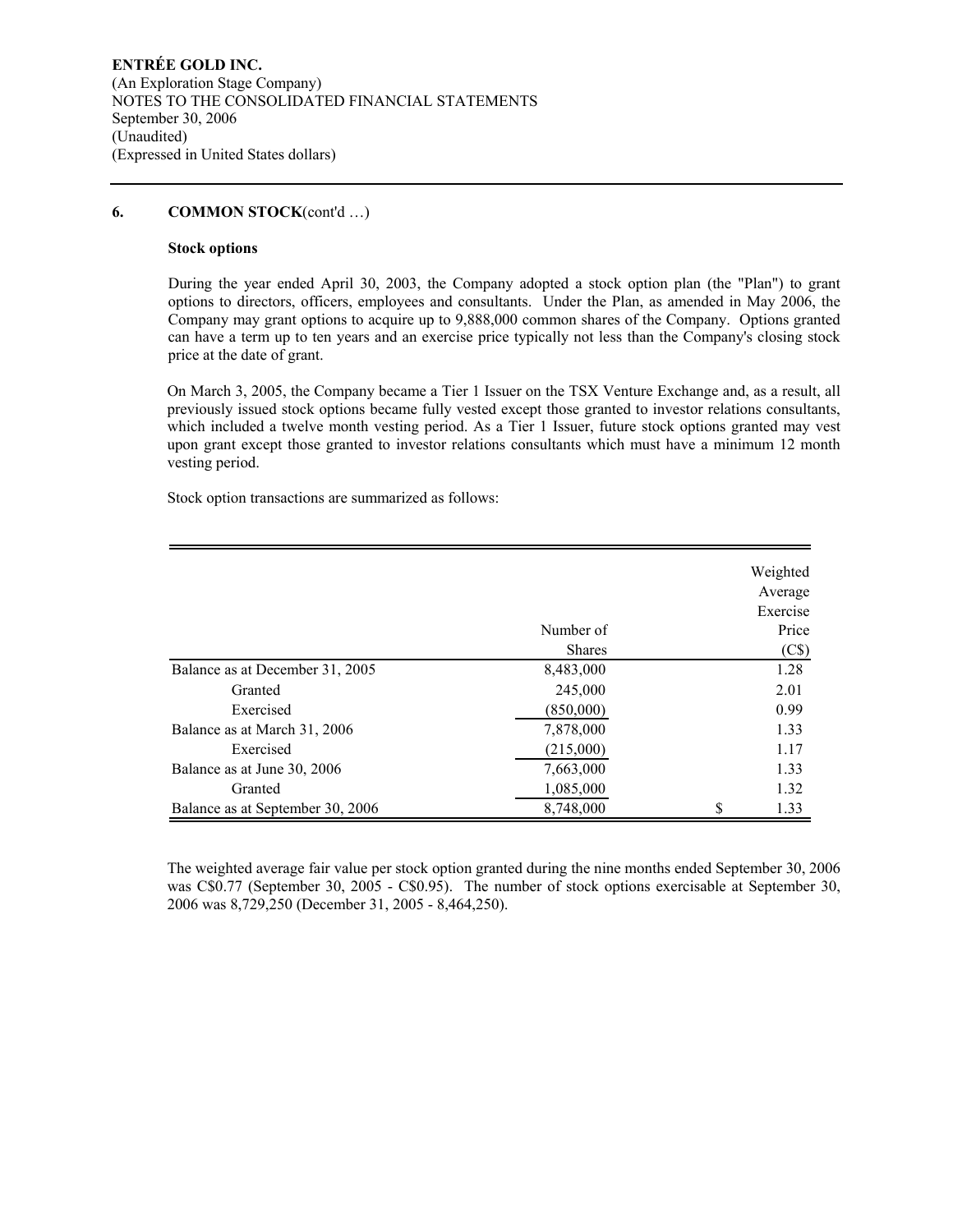# **6. COMMON STOCK** (cont'd …)

# **Stock options** (cont'd …)

At September 30, 2006, the following stock options were outstanding:

|           | Exercise   |                    |
|-----------|------------|--------------------|
| Number of | Price      |                    |
| Shares    | (C\$)      | <b>Expiry Date</b> |
|           |            |                    |
| 100,000   | \$<br>1.15 | November 1, 2006   |
| 475,000   | 0.46       | August 26, 2007    |
| 360,000   | 0.60       | January 30, 2008   |
| 100,000   | 1.19       | March 3, 2008      |
| 20,000    | 1.32       | July 10, 2008      |
| 735,000   | 1.00       | September 18, 2008 |
| 175,000   | 2.32       | November 13, 2008  |
| 560,000   | 1.24       | February 11, 2009  |
| 1,425,000 | 1.15       | November 12, 2009  |
| 600,000   | 1.25       | December 17, 2009  |
| 400,000   | 1.28       | January 7, 2010    |
| 75,000    | 1.19       | March 3, 2010      |
| 63,000    | 1.48       | May 24, 2010       |
| 2,205,000 | 1.75       | June 9, 2010       |
| 100,000   | 2.00       | August 15, 2010    |
| 25,000    | 1.66       | August 25, 2010    |
| 20,000    | 1.85       | September 28, 2010 |
| 125,000   | 1.80       | January 23, 2011   |
| 100,000   | 2.20       | February 8, 2011   |
| 20,000    | 2.34       | March 28, 2011     |
| 1,065,000 | 1.32       | July 10, 2011      |
|           |            |                    |
| 8,748,000 |            |                    |

#### **Stock-based compensation**

The fair value of stock options granted during the nine months ended September 30, 2006 was \$1,023,249 (September 30, 2005 - \$2,906,679) which is being recognized over the options vesting periods. Total stock-based compensation recognized during the nine months ended September 30, 2006 was \$1,009,720 (September 30, 2005 - \$5,027,516) which has been recorded in the consolidated statements of operations as follows with corresponding additional paid-in capital recorded in stockholders' equity: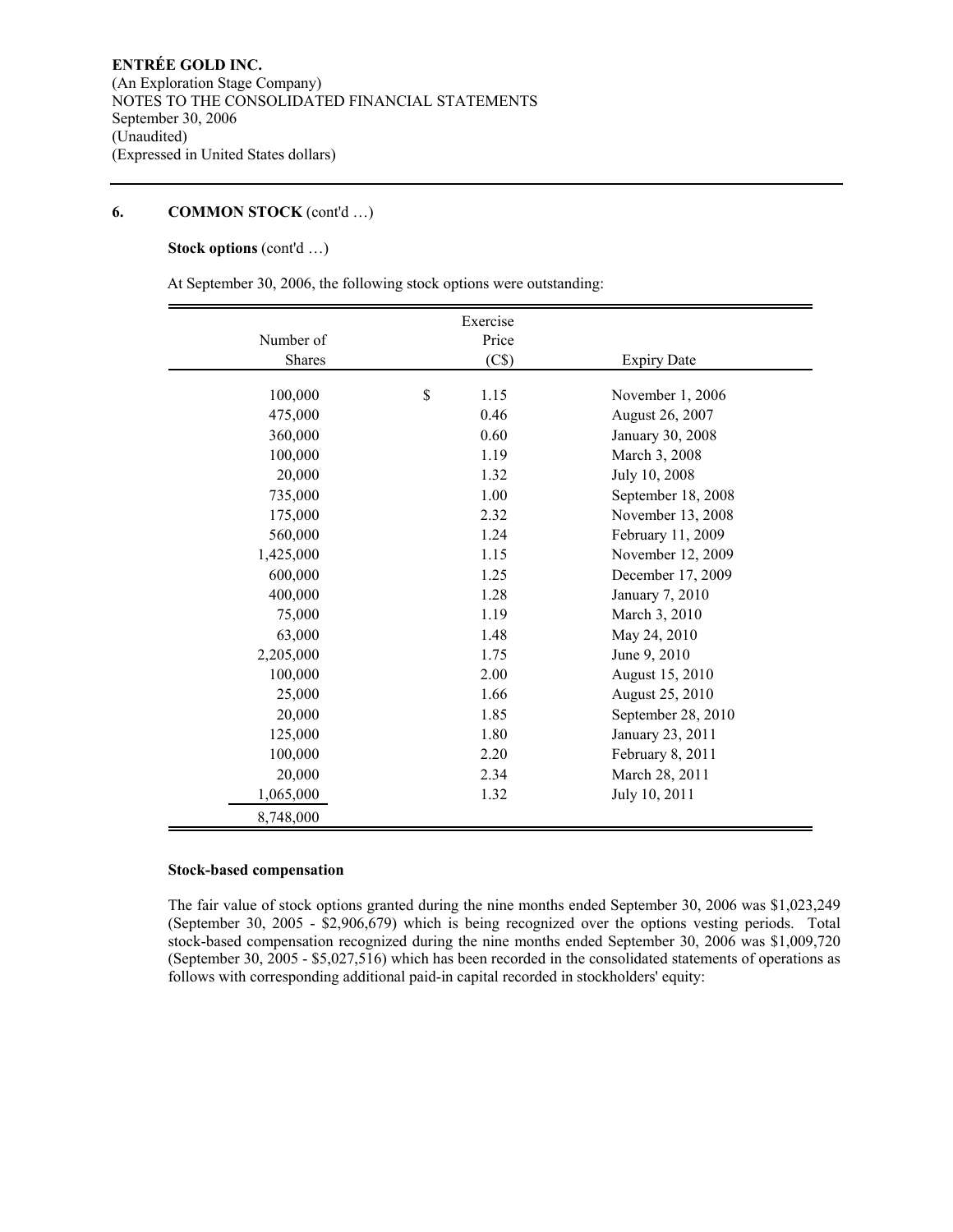### **6. COMMON STOCK** (cont'd …)

**Stock-based compensation** (cont'd …)

|                                                   | Three Month<br>2006            |   | Three Month<br>Period Ended Period Ended<br>September 30, September 30,<br>2005 |   | Nine Month<br>Period Ended<br>September 30,<br>2006 | Nine Month<br>2005 | Cumulative<br>Period Ended Period Ended<br>September 30, September 30,<br>2006 |
|---------------------------------------------------|--------------------------------|---|---------------------------------------------------------------------------------|---|-----------------------------------------------------|--------------------|--------------------------------------------------------------------------------|
|                                                   |                                |   |                                                                                 |   |                                                     |                    |                                                                                |
| Consulting fees                                   | \$<br>$\overline{\phantom{a}}$ | S |                                                                                 | S | 102,579                                             | 1,056,441          | 1,360,123                                                                      |
| Legal                                             |                                |   | 21,370                                                                          |   | -                                                   | 173,462            | 250,756                                                                        |
| Management fees                                   | 270,573                        |   |                                                                                 |   | 270,573                                             | 1,831,464          | 2,818,122                                                                      |
| Mineral property interets                         | 162,343                        |   | 85,481                                                                          |   | 253,579                                             | 1,003,556          | 1,521,191                                                                      |
| Office and administration                         | 321,079                        |   | 18,147                                                                          |   | 352,354                                             | 750,923            | 1,400,531                                                                      |
| Stockholder communications and investor relations | 15,332                         |   | 46,954                                                                          |   | 30,635                                              | 211,670            | 695,316                                                                        |
|                                                   | 769,327                        |   | 171.952                                                                         |   | 1.009.720                                           | 5,027,516          | \$ 8,046,039                                                                   |

The following weighted-average assumptions were used for the Black-Scholes valuation of stock options granted:

|                                  | Nine Month<br>Period Ended<br>September 30, | Nine Month<br>Period Ended<br>September 30, |
|----------------------------------|---------------------------------------------|---------------------------------------------|
|                                  | 2006                                        | 2005                                        |
| Risk-free interest rate          | 4.25%                                       | 2.85%                                       |
| Expected life of options (years) | 5.0                                         | 5.0                                         |
| Annualized volatility            | 68%                                         | 80%                                         |
| Dividend rate                    | $0.00\%$                                    | $0.00\%$                                    |

# **7. RELATED PARTY TRANSACTIONS**

The Company entered into the following transactions with related parties during the nine months ended September 30, 2006:

a) Recognized an expense (recovery) of  $Nil$  (September 30, 2005 –  $\{(1,453)\}$ ) from certain performance escrow shares allocated to the president of the Company (Note 6) which have been recorded as escrow shares compensation expense (recovery) of \$Nil (September 30, 2005 - \$(1,453)). In addition, compensation expense (recovery) of \$Nil (September 30, 2005 – (\$434,130)) was recognized during the current period from certain performance escrow shares allocated to directors, officers and employees of the Company (Note 6) which has been recorded as escrow shares compensation expense (recovery) of \$Nil (September 30, 2005 - \$(434,130)).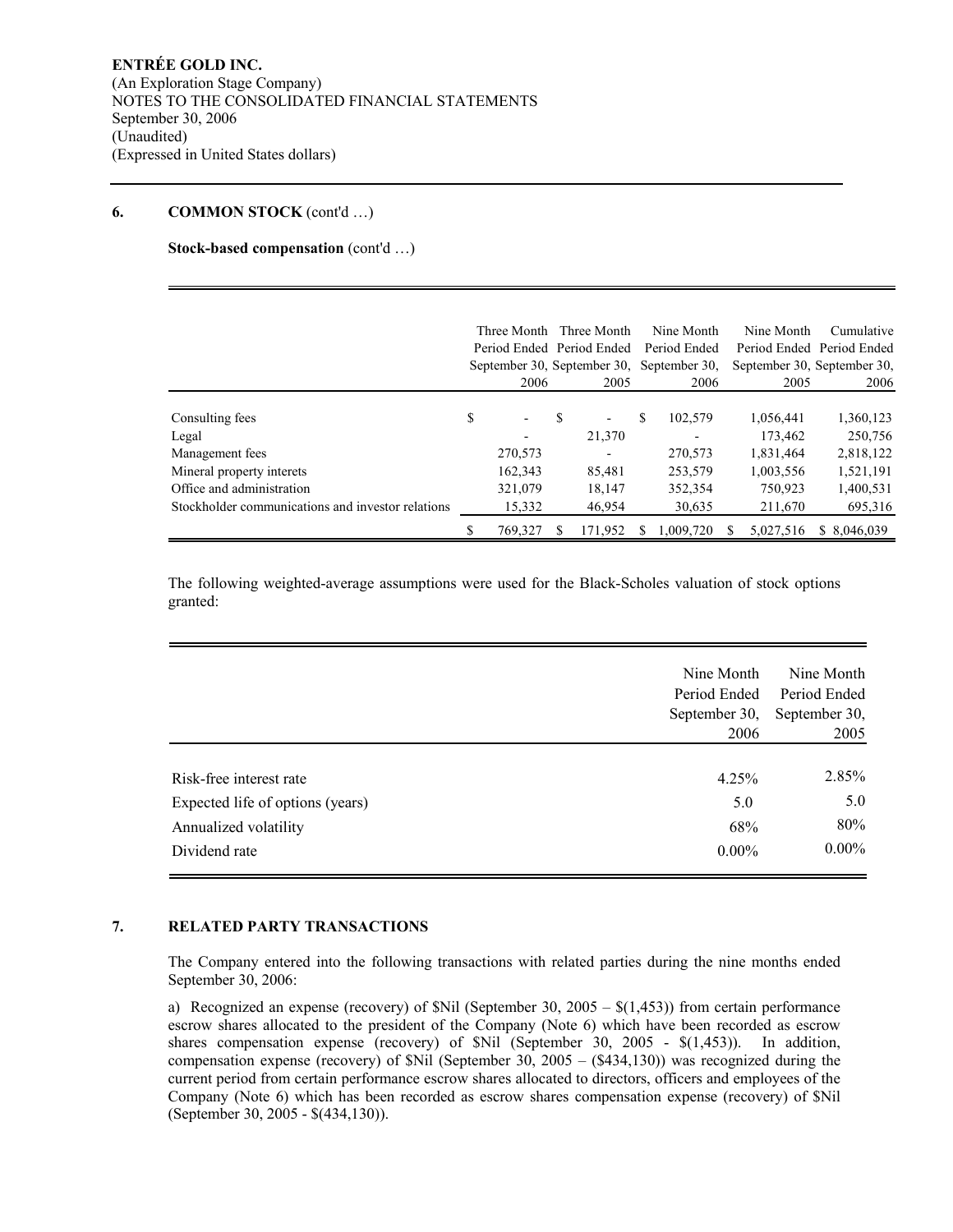## **7. RELATED PARTY TRANSACTIONS** (cont'd…)

b) Paid or accrued management fees of \$33,845 (September 30, 2005 - \$39,991) to directors and officers of the Company.

These transactions were in the normal course of operations and were measured at the exchange amount which represented the amount of consideration established and agreed to by the related parties.

### **8. SEGMENT INFORMATION**

The Company operates in one business segment being the exploration of mineral property interests.

Geographic information is as follows:

|                     | September 30, December 31,<br>2006<br>2005 |  |
|---------------------|--------------------------------------------|--|
| Identifiable assets |                                            |  |
| Canada              | \$17,569,358 \$22,167,229                  |  |
| Mongolia            | 845,159<br>742,839                         |  |
|                     | $$18,414,517$ $$22,910,068$                |  |

|                     |      | Three Month Three Month        | Nine Month                                                        | Nine Month                                                   |
|---------------------|------|--------------------------------|-------------------------------------------------------------------|--------------------------------------------------------------|
|                     |      |                                | Period Ended Period Ended Period Ended                            | Period Ended                                                 |
|                     |      |                                | September 30, September 30, September 30,                         | September 30,                                                |
|                     | 2006 | 2005                           | 2006                                                              | 2005                                                         |
|                     |      |                                |                                                                   |                                                              |
| Loss for the period |      |                                |                                                                   |                                                              |
| Canada              |      |                                |                                                                   | $(928,189)$ \$ $(430,060)$ \$ $(2,685,841)$ \$ $(4,614,750)$ |
| Mongolia            |      | $(2,682,117)$ \$ $(2,624,609)$ |                                                                   | $(4,563,765)$ \$ $(5,925,294)$                               |
|                     |      |                                | $(3,610,306)$ \$ $(3,054,669)$ \$ $(7,249,606)$ \$ $(10,540,044)$ |                                                              |

## **9. SUPPLEMENTAL DISCLOSURE WITH RESPECT TO CASH FLOWS**

The significant non-cash transaction for the nine months ended September 30, 2006 consisted of the issuance of 4,167 common shares in payment of membership fees in the amount of \$8,870 (Note 6).

Significant non-cash transactions for the nine months ended September 30, 2005 consisted of:

- a) The recognition of compensation expense (recovery) from the allocation of certain performance escrow shares to the president of the Company which has been recorded as escrow shares compensation (recovery) of (\$1,453).
- b) The recognition of compensation expense (recovery) from the allocation of certain performance escrow shares to directors, officers and employees of the Company which has been recorded as escrow shares compensation expense (recovery) of \$(434,130).